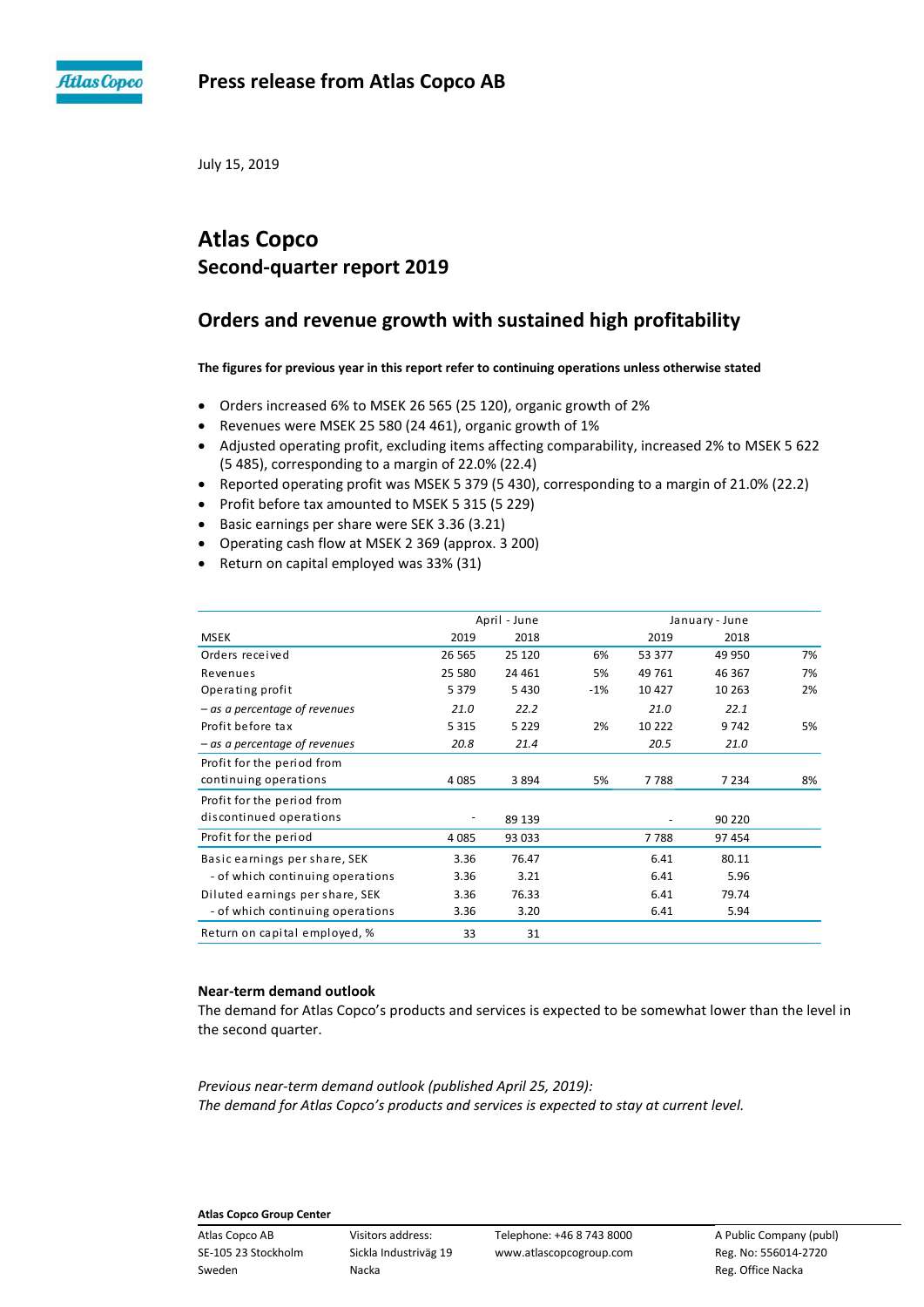## **Summary of half-year results**

Orders received in the first six months of 2019 increased by 7% to MSEK 53 377 (49 950), corresponding to an organic growth of 2%. Currency effect was positive with 5%. Revenues were MSEK 49 761 (46 367), corresponding to a 2% organic increase.

Operating profit increased by 2% to MSEK 10 427 (10 263). The operating margin was 21.0% (22.1). Adjusted for items affecting comparability, the margin was 21.9% (22.1). In addition, there was a positive impact of changes in exchange rates for the first half-year of MSEK 915.

## **Review of the second quarter Market development**

The overall demand for Atlas Copco's products and services continued at the recent high level and the order intake increased organically year-on-year. Sequentially, compared to the first quarter, order intake declined somewhat, mainly due to seasonal variations.

Equipment demand was mixed, but negatively affected by the uncertainties in the global economy. Year-on-year, the order volumes for compressors increased in the quarter, particularly for larger compressors. Orders for vacuum equipment, however, decreased mainly due to decreased demand from the semiconductor and flat panel display industry. The industrial assembly tools and solutions business saw a somewhat lower equipment demand from the motor vehicle industry, while the demand from the general industry was broadly flat. Order volumes for power equipment such as generators and pumps increased strongly. Solid order growth was also achieved for the specialty rental business.

The service business continued to grow in the quarter with growth in all business areas.

#### **Geographic distribution of orders received**

|                    |                    | Atlas Copco Group       |
|--------------------|--------------------|-------------------------|
| April - June 2019  | Orders Received, % | Change <sup>*</sup> , % |
| North America      | 26                 | $+6$                    |
| South America      | 4                  | $+11$                   |
| Europe             | 31                 | $+2$                    |
| Africa/Middle East | 5                  | $+4$                    |
| Asia/Oceania       | 34                 | $-1$                    |
| Atlas Copco Group  | 100                | $+2$                    |

\*Change in orders received compared to the previous year in local currency.

Profit before tax was MSEK 10 222 (9 742), corresponding to a margin of 20.5% (21.0). Profit for the period totaled MSEK 7 788 (7 234). Basic and diluted earnings per share were SEK 6.41 (5.96) and 6.41 (5.94) respectively.

Operating cash flow before acquisitions, divestments and dividends totaled MSEK 4 898 (previous year approx. 5 600 for continuing operations).

#### **Sales bridge**

|                      | April - June |          |  |  |  |  |
|----------------------|--------------|----------|--|--|--|--|
|                      | Orders       |          |  |  |  |  |
| <b>MSEK</b>          | received     | Revenues |  |  |  |  |
| 2018                 | 25 120       | 24 4 61  |  |  |  |  |
| Structural change, % | +0           | $+0$     |  |  |  |  |
| Currency, %          | $+4$         | $+4$     |  |  |  |  |
| Organic*,%           | $+2$         | $+1$     |  |  |  |  |
| Total, %             | $+6$         | $+5$     |  |  |  |  |
| 2019                 | 26 5 65      | 25 580   |  |  |  |  |
|                      |              |          |  |  |  |  |

\*Volume, price and mix.

#### **Orders, revenues and operating profit margin**



#### **Geographic distribution, orders received and revenues**

| April - June 2019  | Compressor Technique, % |          | Vacuum Technique, % |          | Industrial Technique, % |          | Power Technique, % |          | Atlas Copco, % |          |
|--------------------|-------------------------|----------|---------------------|----------|-------------------------|----------|--------------------|----------|----------------|----------|
|                    | Orders                  | Revenues | Orders              | Revenues | Orders                  | Revenues | Orders             | Revenues | Orders         | Revenues |
|                    | received                |          | received            |          | received                |          | received           |          | received       |          |
| North America      | 22                      | 23       | 27                  | 24       | 32                      | 31       | 28                 | 23       | 26             | 24       |
| South America      | 6                       |          | 0                   | 0        |                         |          | 6                  |          |                |          |
| Europe             | 33                      | 34       | 16                  | 15       | 37                      | 38       | 37                 | 39       | 31             | 31       |
| Africa/Middle East |                         |          |                     |          |                         |          | 8                  | 11       |                |          |
| Asia/Oceania       | 32                      | 31       | 56                  | 59       | 27                      | 27       | 21                 | 21       | 34             | 36       |
|                    | 100                     | 100      | 100                 | 100      | 100                     | 100      | 100                | 100      | 100            | 100      |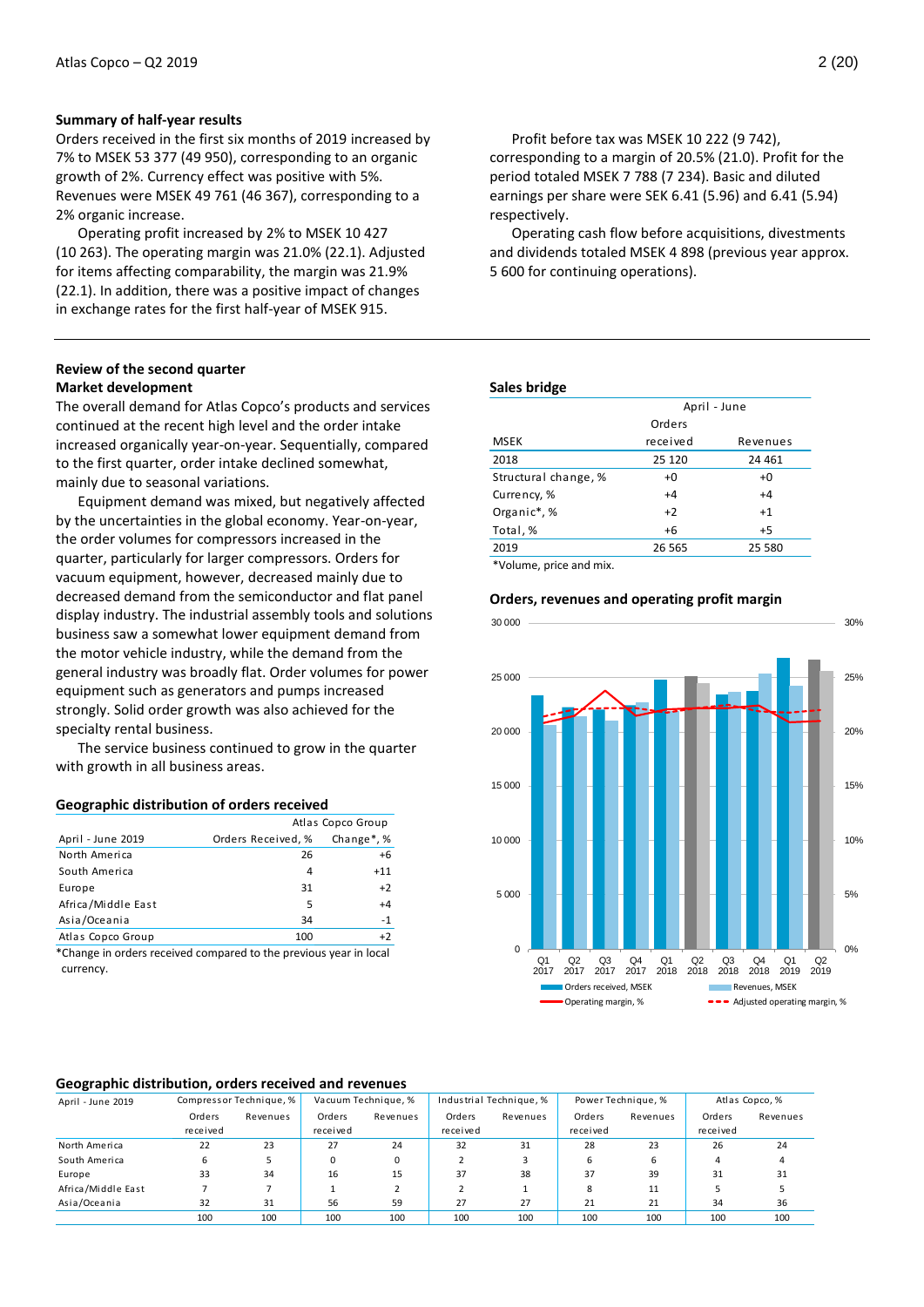## **Revenues, profits and returns**

Revenues increased 5% to MSEK 25 580 (24 461), corresponding to an organic growth of 1%. Currency translation had a positive effect of 4%.

The operating profit decreased 1% to MSEK 5 379 (5 430) and includes MSEK -30 restructuring costs in Industrial Technique business area and a change in provision for share-related long-term incentive programs, reported in Common Group Items of MSEK -213 (-55).

Adjusted operating profit increased 2% to MSEK 5 622 (5 485), corresponding to a margin of 22.0% (22.4).

The net currency effect compared to the previous year was positive MSEK 255, mainly due to a weaker SEK.

Net financial items were MSEK -64 (-201). Interest net, at MSEK -79 (-174), was lower compared to previous year, mainly due to lower effective interest rates. As from January 1, 2019, interest net also includes interest expenses related to assets leased in accordance with IFRS 16. Other financial items were MSEK +15 (-27). Previous year was negatively affected by a one-time cost in connection with the prepayment of a USD loan.

Profit before tax amounted to MSEK 5 315 (5 229), corresponding to a margin of 20.8% (21.4).

Corporate income tax amounted to MSEK -1 230 (-1 335), corresponding to an effective tax rate of 23.1% (25.5).

Profit for the period was MSEK 4 085 (3 894). Basic and diluted earnings per share were SEK 3.36 (3.21) and SEK 3.36 (3.20), respectively.

The return on capital employed during the last 12 months was 33% (31). Return on equity was 41% (26). The Group uses a weighted average cost of capital (WACC) of 8.0% as an investment and overall performance benchmark.

## **Operating cash flow and investments**

*Previous year incl. discontinued operations*

Operating cash surplus reached MSEK 6 980 (8 196). Cash flows from net financial items were negative at MSEK -213 (-1 002), which includes cash flow from currency hedges of MSEK -268 (-1 071), where the offsetting cash flow mainly occurs in the future. Working capital increased MSEK 1 938 (1 727). Net investments in rental equipment were MSEK -238 (-409) and net investments in property, plant and equipment were MSEK -321 (-495).

Operating cash flow (important internal KPI, but not an IFRS measurement, and hence defined on page 13) reached MSEK 2 369 (previous year approx. 3 200 for continuing operations).

The decrease was due to a larger increase in working capital compared to the second quarter 2018.

## **Net indebtedness**

The Group's net indebtedness amounted to MSEK 10 935 (14 383), of which MSEK 3 279 (3 034) was attributable to post-employment benefits. The Group's interest-bearing liabilities have an average maturity of 5.2 years. The net debt/EBITDA ratio was 0.4 (0.6). The net debt/equity ratio was 25% (41).

## **Acquisition and divestment of own shares**

During the quarter, 1 997 881 A shares, net, were sold for a net value of MSEK 576. These transactions are in accordance with mandates granted by the Annual General Meeting and relate to the Group's long-term incentive programs. See page 18.

## **Employees**

On June 30, 2019, the number of employees was 37 624 (35 995). The number of consultants/external workforce was 3 191 (3 180). For comparable units, the total workforce increased by 1 237 from June 30, 2018.

## **Atlas Copco acquires Brooks' Semiconductor Cryogenics Business**

On July 1, 2019, Atlas Copco completed the acquisition of Brooks' Semiconductor Cryogenics Business for the agreed consideration of MUSD 675. The acquisition includes cryo pump operations located in Chelmsford, USA, and Monterrey, Mexico together with a worldwide network of sales and service centers and a 50% share of Ulvac Cryogenics, Inc., (UCI). Note that the revenues from UCI will not be consolidated into Atlas Copco's revenues. Instead, the Group's share of the result after tax will be treated as result from joint ventures.

The Cryogenics Business will be consolidated as from July 1, 2019 and will be a part of Atlas Copco's business area Vacuum Technique.

The acquired business is active in the semiconductor industry and is therefore negatively impacted by current market conditions. The business has current annual revenues of approximately MUSD 150 per year, and the 50% owned joint venture UCI approximately MUSD 100 per year. Primarily due to amortizations of intangibles, the acquisition will initially have a slightly dilutive effect on operating margin for the Vacuum Technique business area.

Information about the purchase price allocation will be given in the Q3 report 2019.

#### **Revenues and operating profit – bridge**

|                                                                                                                                                                                                                                 |                     | --             |          |                   |                 |         |
|---------------------------------------------------------------------------------------------------------------------------------------------------------------------------------------------------------------------------------|---------------------|----------------|----------|-------------------|-----------------|---------|
|                                                                                                                                                                                                                                 |                     |                |          | Items affecting   |                 |         |
|                                                                                                                                                                                                                                 |                     | Volume, price, |          | comparability and | Share-based     |         |
| <b>MSEK</b>                                                                                                                                                                                                                     | Q <sub>2</sub> 2019 | mix and other  | Currency | acquisitions      | $LTI* programs$ | Q2 2018 |
| <b>Atlas Copco Group</b>                                                                                                                                                                                                        |                     |                |          |                   |                 |         |
| Revenues                                                                                                                                                                                                                        | 25 5 80             | 74             | 965      | 80                | ۰               | 24 4 61 |
| Operating profit                                                                                                                                                                                                                | 5 3 7 9             | $-103$         | 255      | $-45$             | $-158$          | 5430    |
|                                                                                                                                                                                                                                 | 21.0%               | NA             |          |                   |                 | 22.2%   |
| $\sim$ . The contract of the contract of the contract of the contract of the contract of the contract of the contract of the contract of the contract of the contract of the contract of the contract of the contract of the co |                     |                |          |                   |                 |         |

\*LTI= Long term incentive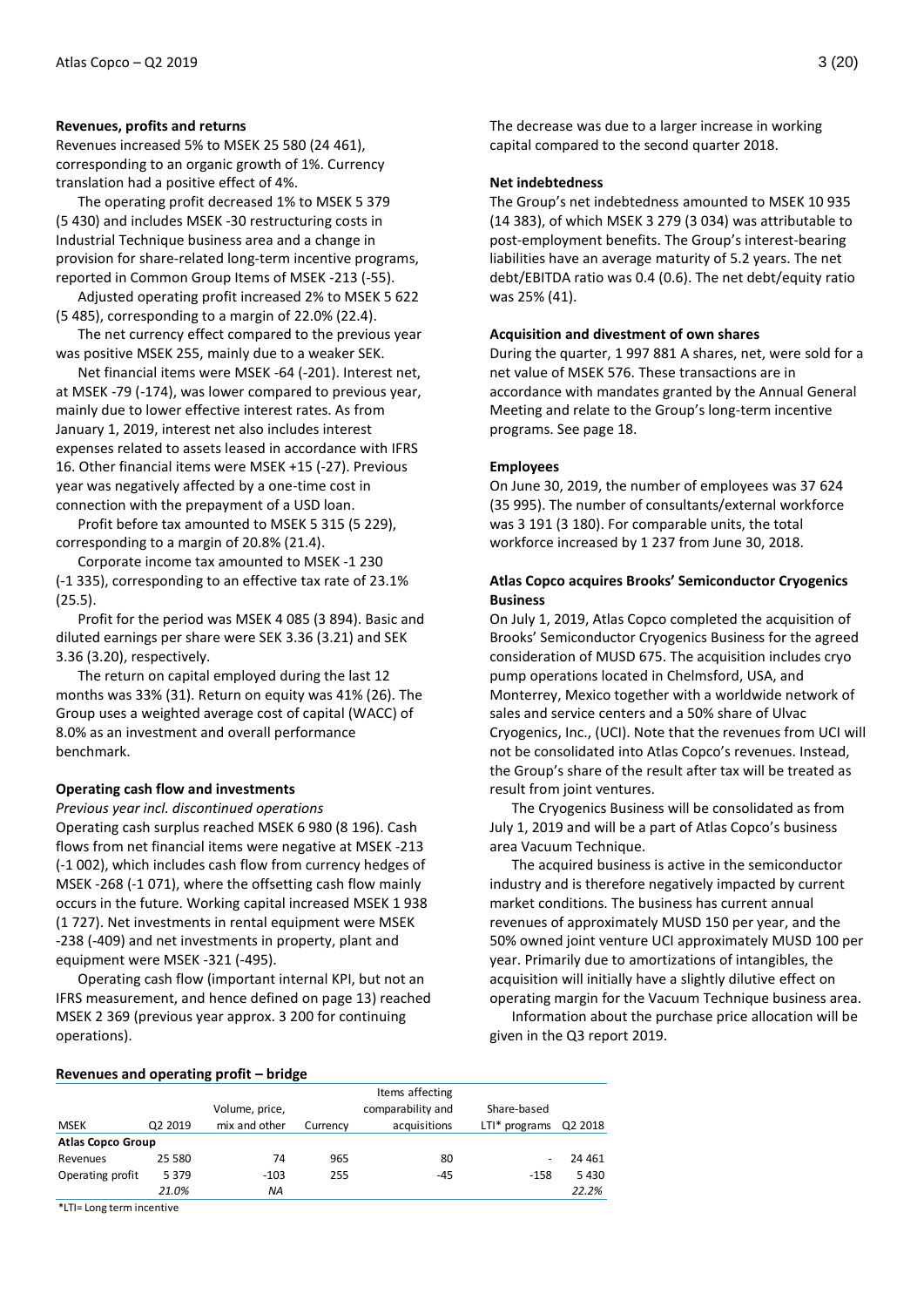## **Compressor Technique**

|                               |         | April - June |    | January - June |        |     |
|-------------------------------|---------|--------------|----|----------------|--------|-----|
| <b>MSEK</b>                   | 2019    | 2018         |    | 2019           | 2018   |     |
| Orders received               | 12 902  | 11924        | 8% | 25 4 28        | 23 065 | 10% |
| Revenues                      | 11 974  | 11 266       | 6% | 23 371         | 21 001 | 11% |
| Operating profit              | 2 7 7 3 | 2638         | 5% | 5 3 9 1        | 4887   | 10% |
| - as a percentage of revenues | 23.2    | 23.4         |    | 23.1           | 23.3   |     |
| Return on capital employed, % | 100     | 99           |    |                |        |     |

**Record orders, revenues, and operating profit**

- **Solid growth for larger compressors and continued growth for service**
- **Seven acquisitions completed in the quarter**

#### **Sales bridge**

|                                              | April - June |          |  |  |  |  |
|----------------------------------------------|--------------|----------|--|--|--|--|
|                                              | Orders       |          |  |  |  |  |
| <b>MSEK</b>                                  | received     | Revenues |  |  |  |  |
| 2018                                         | 11924        | 11 266   |  |  |  |  |
| Structural change, %                         | $+1$         | $+1$     |  |  |  |  |
| Currency, %                                  | $+4$         | $+3$     |  |  |  |  |
| Organic*,%                                   | $+3$         | $+2$     |  |  |  |  |
| Total, %                                     | $+8$         | $+6$     |  |  |  |  |
| 2019                                         | 12 902       | 11974    |  |  |  |  |
| المتقصر المستور المستحدث والمستحدث والمكافأة |              |          |  |  |  |  |

\*Volume, price and mix.

## **Industrial compressors**

The demand for industrial compressors was mixed. Order intake increased year-on-year for large-sized compressors, while orders for small and medium-sized compressors decreased somewhat.

Order volumes increased in the Americas and Africa/Middle East but decreased in Asia. The order intake in Europe was flat.

## **Gas and process compressors**

The demand for gas and process compressors continued to be strong, and order volumes increased significantly compared to the previous year.

Strong order growth was achieved in all major regions, except Europe where volumes were principally flat.

### **Compressor service**

The service business continued to grow, primarily due to increased order intake in Europe and Asia.

## **Innovation**

A new blower, with half the size compared to the previous model but 10% more energy efficient, and 30% more flow generation was launched. The blower targets the lowpressure market for applications in for example wastewater treatment, pneumatic conveying, and the food and textile industry.

#### **Acquisitions**

The business area acquired seven distributors in the quarter, out of which three are located in Germany, two in France, one in the US, and one in Canada. In total, the distributors have about 80 employees.

## **Revenues and profitability**

Revenues increased 6% to a record MSEK 11 974 (11 266), corresponding to an organic increase of 2%.

The operating profit also reached a record of MSEK 2 773 (2 638), corresponding to a margin of 23.2% (23.4), negatively affected by dilution from acquisitions. Return on capital employed (last 12 months) was 100% (99).

#### **Orders, revenues and operating profit margin**

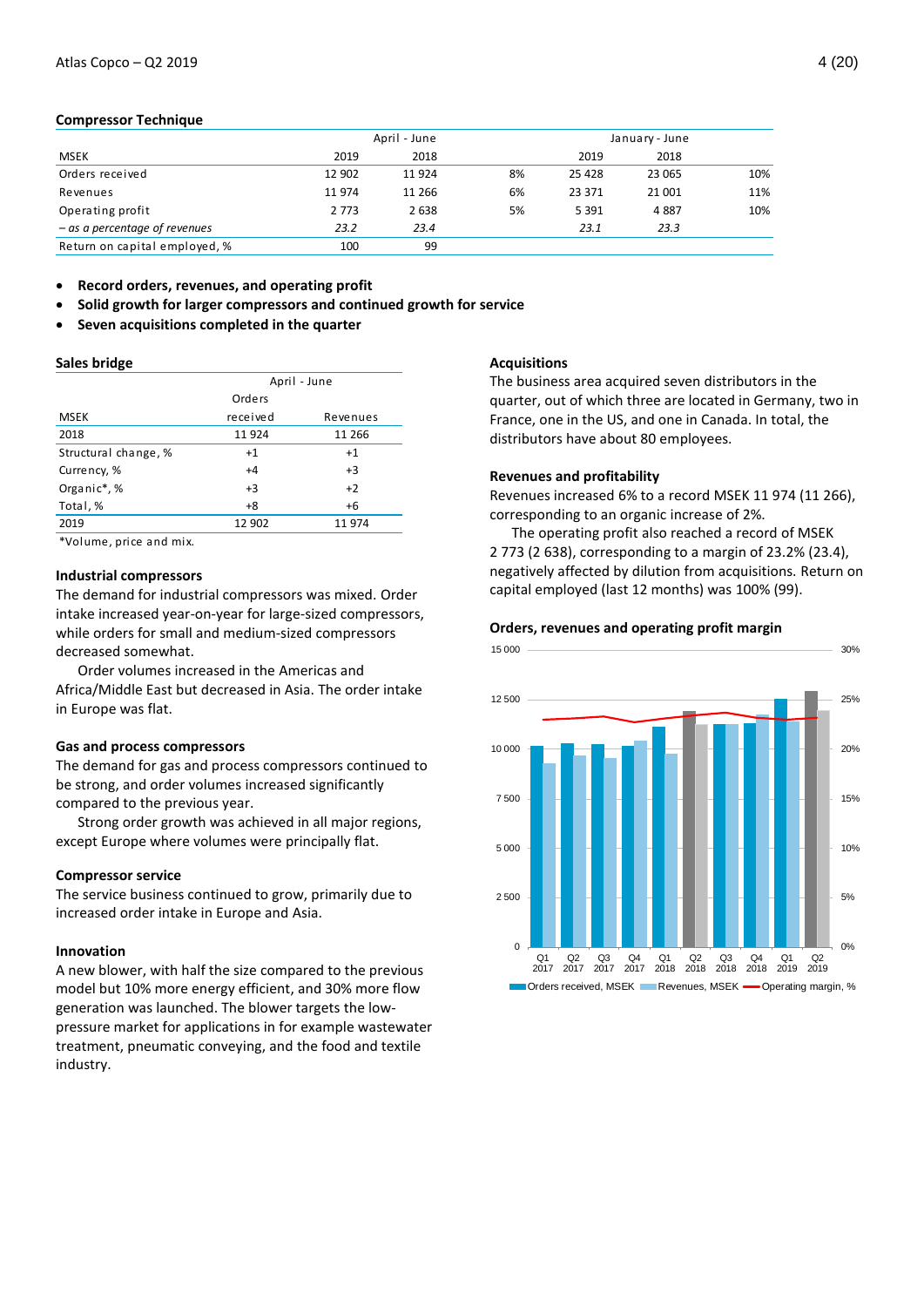## **Vacuum Technique**

|                                 |         | April - June |       |        | January - June |       |
|---------------------------------|---------|--------------|-------|--------|----------------|-------|
| <b>MSEK</b>                     | 2019    | 2018         |       | 2019   | 2018           |       |
| Orders received                 | 5451    | 5 5 9 6      | $-3%$ | 11 138 | 11 588         | $-4%$ |
| Revenues                        | 5 6 5 0 | 5 7 4 0      | $-2%$ | 10 903 | 10 995         | $-1%$ |
| Operating profit                | 1401    | 1479         | $-5%$ | 2693   | 2 7 7 1        | $-3%$ |
| $-$ as a percentage of revenues | 24.8    | 25.8         |       | 24.7   | 25.2           |       |
| Return on capital employed, %   | 25      | 28           |       |        |                |       |

• **Lower equipment demand**

- **Service revenues continued to grow**
- **Operating margin at 24.8%**

#### **Sales bridge**

|                      |          | April - June |
|----------------------|----------|--------------|
|                      | Orders   |              |
| <b>MSEK</b>          | received | Revenues     |
| 2018                 | 5 5 9 6  | 5 740        |
| Structural change, % | $+0$     | $+0$         |
| Currency, %          | $+4$     | $+5$         |
| Organic*,%           | $-7$     | $-7$         |
| Total, %             | -3       | $-2$         |
| 2019                 | 5451     | 5 6 5 0      |
|                      |          |              |

\*Volume, price and mix.

## **Semiconductor and flat panel display equipment**

Order intake for equipment to the semiconductor and flat panel display industry decreased, but customer investments to support latest technology products remained at a high level.

Geographically, Asia and South Korea in particular, continued to be relatively weak. In North America, the order intake remained healthy, but below previous year's record level.

#### **Industrial and scientific vacuum equipment**

Equipment orders from the industrial and scientific vacuum markets were down compared to the previous year and broadly flat sequentially.

Compared to the previous year, order volumes increased in North America but decreased in Europe and Asia.

#### **Vacuum service**

The service business continued to grow with increased order intake from both industrial customers and the semiconductor industry.

#### **Innovation**

To meet the increased demand on the quality, shelf life, and resource efficiency in food and packaging processes, a new oil-free screw vacuum pump was launched. By transferring proven design principles from other pump

series, the new pump will offer customers reduced risk for contamination in their processes, high energy efficiency, low noise level, and low lifetime costs.

## **Acquisitions**

On July 1 the acquisition of Brooks' Semiconductor Cryogenics Business was completed. See page 3.

#### **Revenues and profitability**

Revenues reached MSEK 5 650 (5 740), corresponding to an organic decline of 7%.

The operating profit reached MSEK 1 401 (1 479), corresponding to a margin of 24.8% (25.8). The margin was negatively affected by decreased revenue volumes and sales mix. Return on capital employed (last 12 months) was 25% (28).

#### **Orders, revenues and operating profit margin**

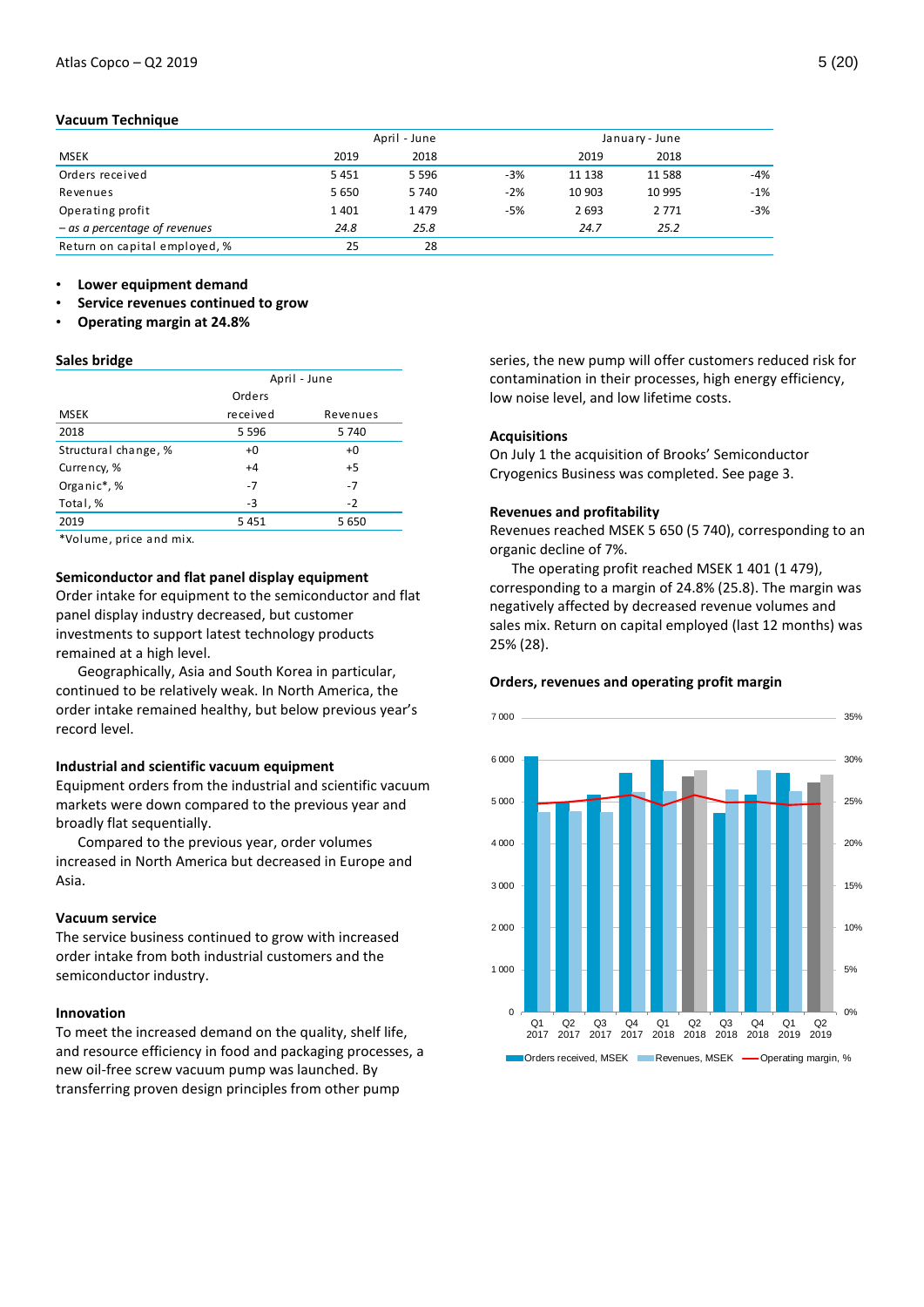## **Industrial Technique**

|                                 |      | April - June |     |         | January - June |    |
|---------------------------------|------|--------------|-----|---------|----------------|----|
| <b>MSEK</b>                     | 2019 | 2018         |     | 2019    | 2018           |    |
| Orders received                 | 4868 | 4 7 1 3      | 3%  | 9554    | 9 2 9 1        | 3% |
| Revenues                        | 4576 | 4 5 1 9      | 1%  | 9 1 2 3 | 8697           | 5% |
| Operating profit                | 1016 | 1056         | -4% | 2024    | 2 0 3 0        | 0% |
| $-$ as a percentage of revenues | 22.2 | 23.4         |     | 22.2    | 23.3           |    |
| Return on capital employed, %   | 37   | 44           |     |         |                |    |

**Lower demand for equipment to the motor vehicle industry**

- **Service continued to grow**
- **Adjusted operating margin at 22.9%**

#### **Sales bridge**

|                                                                                                                                                                                                                                  | April - June |          |  |  |  |  |
|----------------------------------------------------------------------------------------------------------------------------------------------------------------------------------------------------------------------------------|--------------|----------|--|--|--|--|
|                                                                                                                                                                                                                                  | Orders       |          |  |  |  |  |
| <b>MSEK</b>                                                                                                                                                                                                                      | received     | Revenues |  |  |  |  |
| 2018                                                                                                                                                                                                                             | 4713         | 4 5 1 9  |  |  |  |  |
| Structural change, %                                                                                                                                                                                                             | $+0$         | $+0$     |  |  |  |  |
| Currency, %                                                                                                                                                                                                                      | $+4$         | $+4$     |  |  |  |  |
| Organic*,%                                                                                                                                                                                                                       | $-1$         | $-3$     |  |  |  |  |
| Total, %                                                                                                                                                                                                                         | $+3$         | $+1$     |  |  |  |  |
| 2019                                                                                                                                                                                                                             | 4868         | 4576     |  |  |  |  |
| $\frac{1}{2}$ , and the contract of the contract of the contract of the contract of the contract of the contract of the contract of the contract of the contract of the contract of the contract of the contract of the contract |              |          |  |  |  |  |

\*Volume, price and mix.

#### **Motor vehicle industry**

The order volumes from the motor vehicle industry for advanced power tools decreased while orders for other fastening technologies, e.g. adhesives and riveting, increased compared to the previous year. Sequentially, the order intake remained on the same level as the previous quarter.

Geographically, and compared to the previous year, the order intake was unchanged in North America and Europe but decreased in Asia.

## **General industry**

The order intake for industrial power tools from the general industry remained at about the same level as the previous year. The demand was mixed from different customer applications, with order growth from, for example, aerospace, and off-road customers, while order volumes from customers in the electronics industry decreased.

Geographically, order volumes increased in Asia and North America but decreased in Europe.

#### **Service**

The service business, including maintenance and calibration services, continued to grow in the quarter, mainly thanks to strong growth in Europe.

#### **Innovation**

A new smart handheld electric tool to be used with multiple drilling and fastener heads was launched. The device offers full coverage in a single tool for use in several different aerospace materials. The built-in software enables quick configuration, automatic head recognition, and counts cycles in operations. Thanks to open system architecture, the tools are smart factory compatible.

## **Revenues and profitability**

Revenues increased 1% to MSEK 4 576 (4 519), an organic decline of 3%.

The operating profit decreased 4% to MSEK 1 016 (1 056), corresponding to a margin of 22.2% (23.4). Adjusted for restructuring costs of MSEK -30, the margin reached 22.9% (23.4). The adjusted margin was negatively affected by lower revenue volumes, sales mix, and higher investments in R&D. Return on capital employed (last 12 months) was 37% (44).

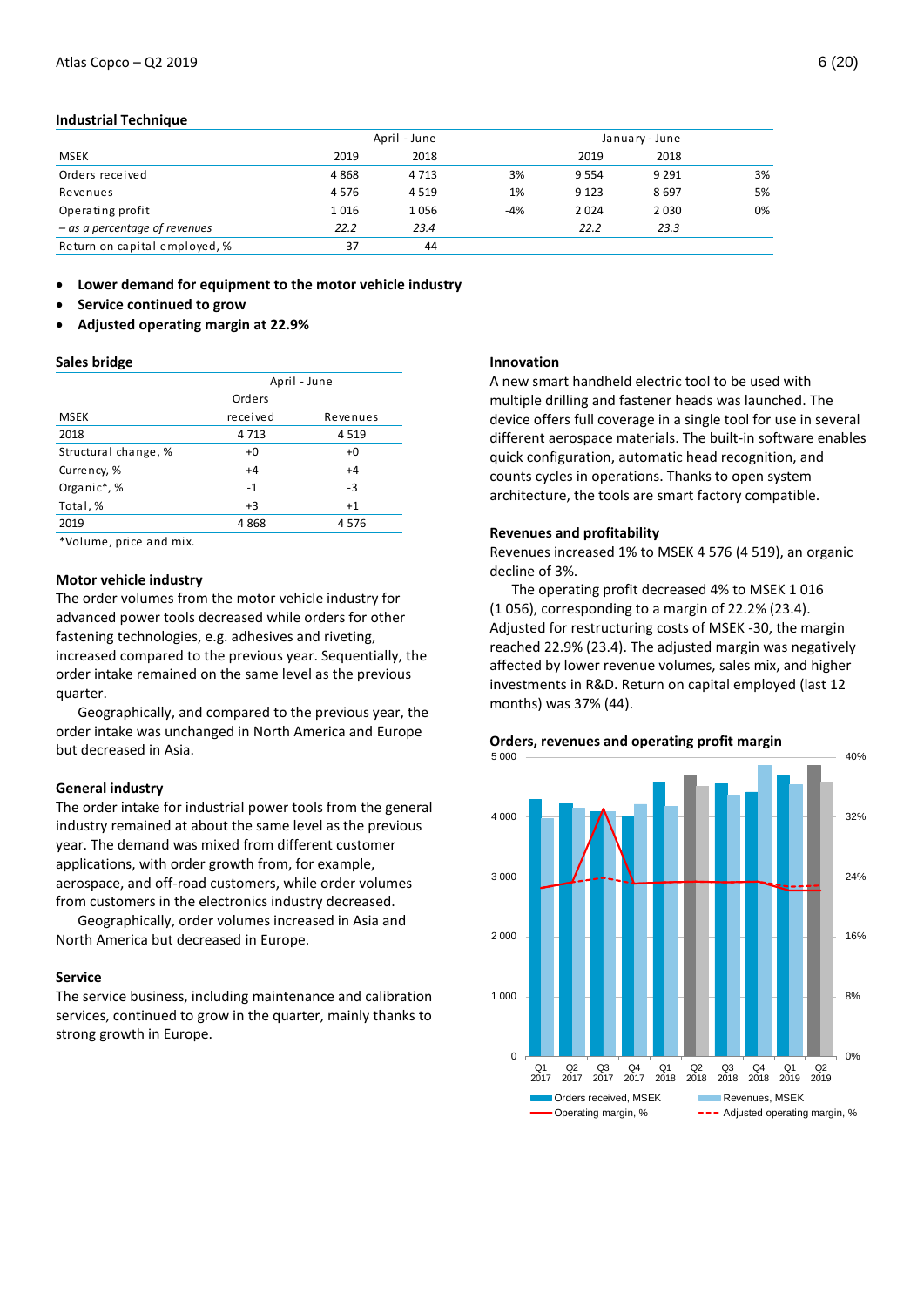## **Power Technique**

|                                 | April - June |         | January - June |         |      |     |
|---------------------------------|--------------|---------|----------------|---------|------|-----|
| MSEK                            | 2019         | 2018    |                | 2019    | 2018 |     |
| Orders received                 | 3 4 8 1      | 3 0 9 1 | 13%            | 7582    | 6428 | 18% |
| Revenues                        | 3 5 5 5      | 3 0 9 1 | 15%            | 6732    | 5985 | 12% |
| Operating profit                | 619          | 464     | 33%            | 1 1 4 3 | 1011 | 13% |
| $-$ as a percentage of revenues | 17.4         | 15.0    |                | 17.0    | 16.9 |     |
| Return on capital employed, %   | 30           | 18      |                |         |      |     |

**Strong order and revenue growth**

- **Record operating profit with 17.4% margin**
- **Continued growth for service**

## **Sales bridge**

|                      | April - June |          |  |  |  |
|----------------------|--------------|----------|--|--|--|
|                      | Orders       |          |  |  |  |
| <b>MSEK</b>          | received     | Revenues |  |  |  |
| 2018                 | 3 0 9 1      | 3 0 9 1  |  |  |  |
| Structural change, % | $-1$         | $-2$     |  |  |  |
| Currency, %          | $+4$         | $+4$     |  |  |  |
| Organic*,%           | $+10$        | $+13$    |  |  |  |
| Total, %             | $+13$        | $+15$    |  |  |  |
| 2019                 | 3 4 8 1      | 3555     |  |  |  |

\*Volume, price and mix.

## **Equipment**

The demand for equipment was strong and order intake grew significantly for both generators and pumps, mainly due to increased demand from equipment rental companies in the USA.

Geographically, order volumes increased in all regions except in Africa/Middle East where volumes were down.

Sequentially, compared to the seasonally strong first quarter, the order intake was lower for most types of equipment.

## **Specialty rental**

The specialty rental business continued to grow and solid order growth was achieved in all regions.

Sequentially, the order volumes were unchanged compared to the previous quarter's high level.

#### **Service**

The service business continued to grow, mainly due to strong development in Asia.

## **Innovation**

A new generator range with variable speed control was launched. Customers typically have inefficiencies when working with low loads, therefore the unique variable speed generator will provide operational savings, higher performance, and increased reliability, while reducing up to 40% in fuel consumption and emissions.

#### **Acquisitions**

Two acquisitions were completed in the quarter:

- Powerhouse Equipment & Engineering Co. Inc, a USbased steam boiler company with 95 employees and revenue of close to MUSD 36 (MSEK 347) in 2018.
- Mid South Engine & Power Systems, LLC. A provider of service for off-road engines and spare parts in the US. The company has 28 employees and revenues of MUSD 6 (MSEK 54) in 2018.

## **Revenues and profitability**

Revenues reached MSEK 3 555 (3 091), corresponding to an organic increase of 13%.

Operating profit increased 33% to MSEK 619 (464), corresponding to a record margin of 17.4% (15.0). The margin improvement was primarily due to the increased revenue volumes.

Return on capital employed (last 12 months) was 30% (18).



#### **Orders, revenues and operating profit margin** 5 000

40%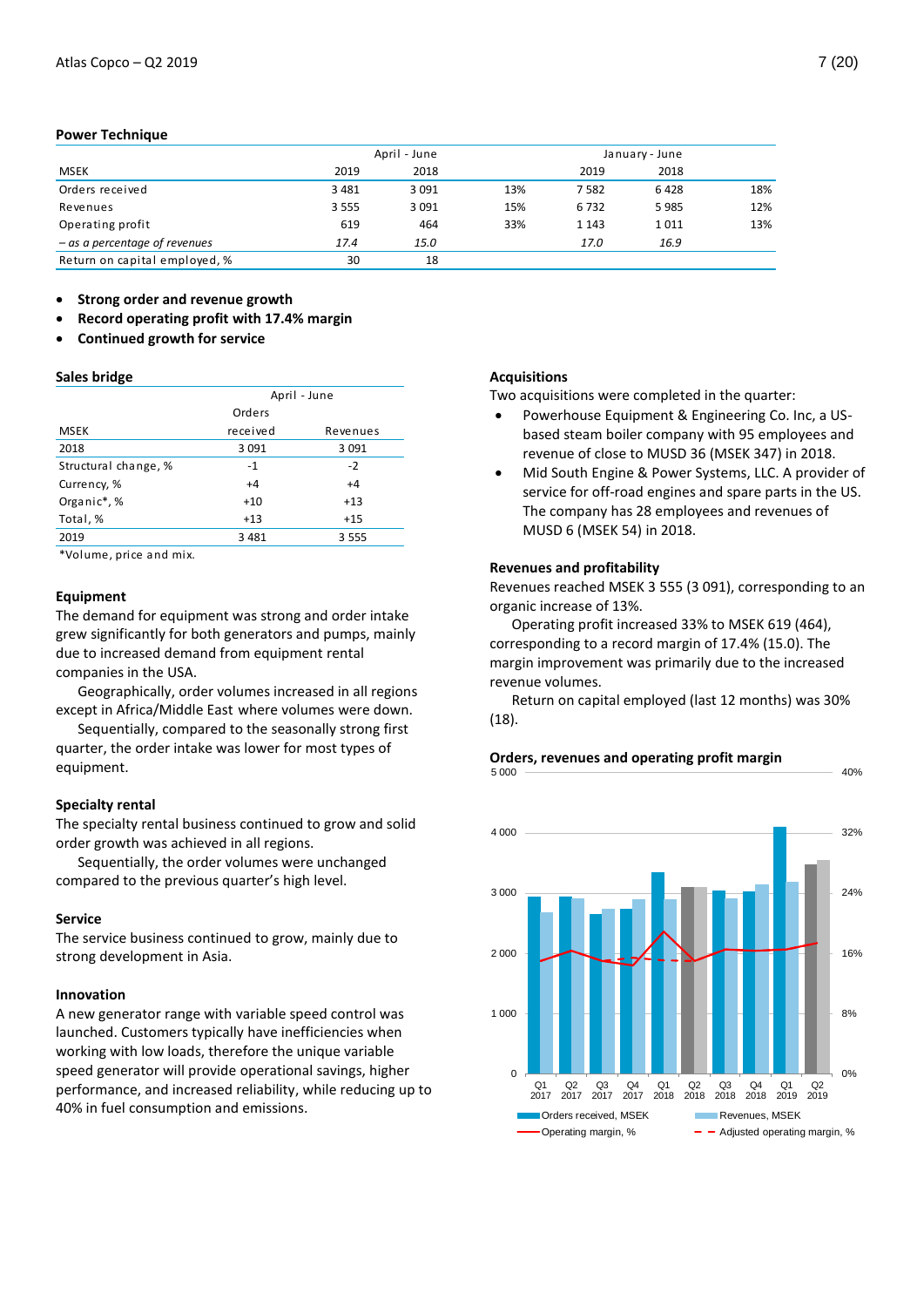## **Accounting principles**

The consolidated accounts of the Atlas Copco Group are prepared in accordance with International Financial Reporting Standards (IFRS). The description of the accounting principles and definitions applied in this report are found in the annual report 2018, with the complementary description of changes described below. The interim report is prepared in accordance with IAS 34 Interim Financial Reporting. Non-IFRS measures are also presented in the report since they are considered to be important supplemental measures of the company´s performance. For further information about these measures and how they have been calculated, please visit[: http://www.atlascopcogroup.com/investor-relations](http://www.atlascopcogroup.com/investor-relations)

#### **New and amended accounting standards**

#### *IFRS 16 Leases*

IFRS 16 Leases is effective from January 1, 2019 and replaces IAS 17 Leases and IFRIC 4 Determining whether an Arrangement contains a lease. Atlas Copco has chosen to perform the transition by use of the modified retrospective approach, which does not require restatement of comparative periods. The comparative information continues to be reported in accordance with IAS 17 Leases and IFRIC 4 Determining whether an Arrangement contains a lease.

On transition to IFRS 16, the Group recognised an additional MSEK 3 259 of right-of-use assets and MSEK 3 284 of lease liabilities. The difference between right-of-use assets and lease liabilities refers to prepaid or accrued expenses and financial lease receivables on agreements from subleasing.

| Effect on balance sheet from adoption of<br><b>IFRS 16, MSEK</b> | Jan. 1, 2019 |
|------------------------------------------------------------------|--------------|
| Rental equipment                                                 |              |
| Other property, plant and equipment                              | 3 2 5 7      |
| Financial assets                                                 | 40           |
| Other receivables                                                | $-18$        |
| Interest-bearing loans and borrowings,<br>non-current            | 2 4 3 7      |
| Interest-bearing loans and borrowings,<br>current                | 847          |
| Other liabilities                                                |              |

Recognizing depreciation of right of use assets instead of minimum lease payments has had a small positive impact on operating profit. Interest on lease liabilities has had a small negative impact on net financial items.

Since the principal payments are recognized as financing activities, cash flow from financing activities has decreased with a corresponding increase in cash flow from operating activities. The interest portion of the lease payment remains as cash flow from operating activities and is included in net financial items paid.

Further details about transition effects as well as new accounting principles under IFRS 16 is presented in Atlas Copco's Annual Report for 2018.

## **Risks and factors of uncertainty**

#### *Market risks*

The demand for Atlas Copco's equipment and services is affected by changes in the customers' investment and production levels. A general economic downturn, geopolitical tensions, changes in trade agreements, a widespread financial crisis and other macroeconomic disturbances may, directly or indirectly, affect the Group negatively both in terms of revenues and profitability. However, the Group's sales are well diversified with customers in many industries and countries around the world, which mitigates the risk.

### *Financial risks*

Atlas Copco is subject to currency risks, interest rate risks, tax risks, and other financial risks. In line with the overall goals with respect to growth, return on capital, and protecting creditors, Atlas Copco has adopted a policy to control the financial risks to which the Group is exposed. A financial risk management committee meets regularly to manage and follow up financial risks, in line with the policy.

#### *Production risks*

Many components are sourced from sub-suppliers. The availability is dependent on the sub-suppliers and if they have interruptions or lack capacity, this may adversely affect production. To minimize these risks, Atlas Copco has established a global network of subsuppliers, which means that in most cases there are more than one sub-supplier that can supply a certain component.

Atlas Copco is also directly and indirectly exposed to raw material prices. Cost increases for raw materials and components often coincide with strong end-customer demand and can partly be compensated for by increased sales prices.

#### *Acquisitions*

Atlas Copco has the ambition to grow all its business areas, primarily through organic growth, complemented by selected acquisitions. The integration of acquired businesses is a difficult process and it is not certain that every integration will be successful. Therefore, costs related to acquisitions can be higher and/or synergies can take longer to materialize than anticipated.

For further information, see the annual report 2018.

## **Forward-looking statements**

Some statements in this report are forward-looking, and the actual outcome could be materially different. In addition to the factors explicitly discussed, other factors could have a material effect on the actual outcome. Such factors include, but are not limited to, general business conditions, fluctuations in exchange rates and interest rates, political developments, the impact of competing products and their pricing, product development, commercialization and technological difficulties, interruptions in supply, and major customer credit losses.

#### **Atlas Copco AB**

Atlas Copco AB and its subsidiaries are sometimes referred to as the Atlas Copco Group, the Group or Atlas Copco. Atlas Copco AB is also sometimes referred to as Atlas Copco. Any mentioning of the Board of Directors, the Board or the Directors refers to the Board of Directors of Atlas Copco AB.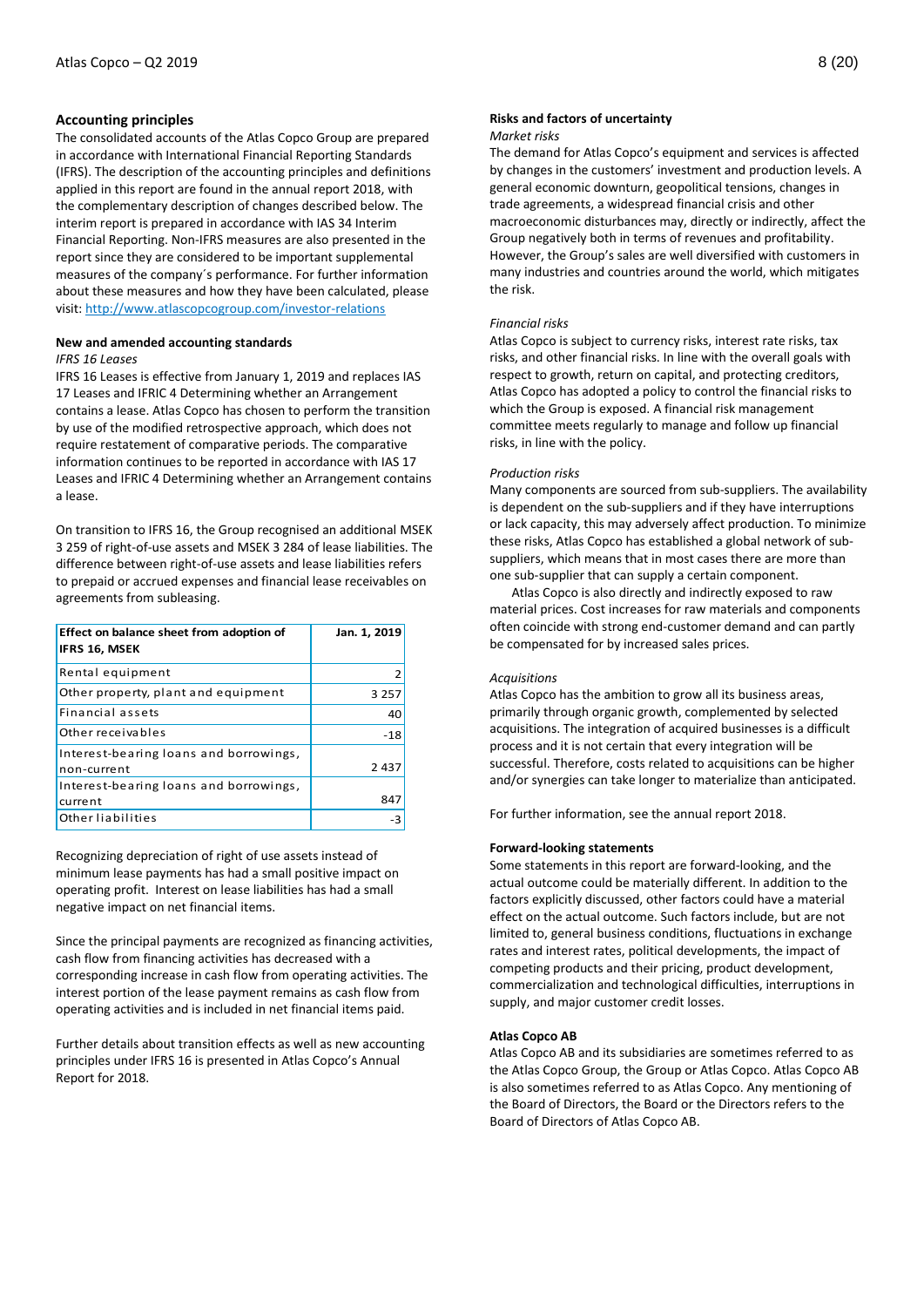## **Consolidated income statement**

|                                                           |             | 3 months ended |             | 6 months ended |
|-----------------------------------------------------------|-------------|----------------|-------------|----------------|
|                                                           | Jun. 30     | Jun. 30        | Jun. 30     | Jun. 30        |
| <b>MSEK</b>                                               | 2019        | 2018           | 2019        | 2018           |
| <b>Continuing operations</b>                              |             |                |             |                |
| Revenues                                                  | 25 580      | 24 461         | 49 761      | 46 367         |
| Cost of sales                                             | -14 395     | -13 898        | $-28142$    | $-26202$       |
| Gross profit                                              | 11 185      | 10 563         | 21 619      | 20 165         |
| Marketing expenses                                        | $-3033$     | $-2830$        | $-5945$     | $-5415$        |
| Administrative expenses                                   | $-1838$     | $-1630$        | $-3572$     | $-3062$        |
| Research and development costs                            | $-878$      | $-826$         | $-1741$     | $-1575$        |
| Other operating income and expenses                       | $-57$       | 153            | 66          | 150            |
| <b>Operating profit</b>                                   | 5 3 7 9     | 5430           | 10 4 27     | 10 263         |
| - as a percentage of revenues                             | 21.0        | 22.2           | 21.0        | 22.1           |
| Net financial items                                       | -64         | $-201$         | $-205$      | $-521$         |
| Profit before tax                                         | 5 3 1 5     | 5 2 2 9        | 10 222      | 9742           |
| - as a percentage of revenues                             | 20.8        | 21.4           | 20.5        | 21.0           |
| Income tax expense                                        | $-1230$     | $-1335$        | $-2434$     | $-2508$        |
| Profit for the period from continuing operations          | 4 0 8 5     | 3894           | 7788        | 7 2 3 4        |
| <b>Discontinued operations</b>                            |             |                |             |                |
| Profit for the period from discontinued operations        |             | 89 139 *       |             | 90220          |
| Profit for the period                                     | 4085        | 93 033         | 7788        | 97 454         |
| Profit attributable to                                    |             |                |             |                |
| - owners of the parent                                    | 4 0 8 0     | 92 774         | 7778        | 97 189         |
| - non-controlling interests                               | 5           | 259            | 10          | 265            |
| Basic earnings per share, SEK                             | 3.36        | 76.47          | 6.41        | 80.11          |
| - of which continuing operations                          | 3.36        | 3.21           | 6.41        | 5.96           |
| Diluted earnings per share, SEK                           | 3.36        | 76.33          | 6.41        | 79.74          |
| - of which continuing operations                          | 3.36        | 3.20           | 6.41        | 5.94           |
| Basic weighted average number                             |             |                |             |                |
| of shares outstanding, millions                           | 1 2 1 3 . 9 | 1 2 1 3 . 1    | 1 2 1 3 . 2 | 1 2 1 3 . 3    |
| Diluted weighted average number                           |             |                |             |                |
| of shares outstanding, millions                           | 1 2 1 5 .0  | 1 2 1 5 . 4    | 1 2 1 4 . 1 | 1 2 1 5 . 8    |
| *2018 includes effect from the distribution of Epiroc AB. |             |                |             |                |
| Key ratios                                                |             |                |             |                |
| Equity per share, period end, SEK                         | 36          | 29             |             |                |
| Return on capital employed, 12 month values, %            | 33          | 31             |             |                |
| Return on equity, 12 month values, %                      | 41          | 26             |             |                |
| Debt/equity ratio, period end, %                          | 25          | 41             |             |                |
| Equity/assets ratio, period end, %                        | 43          | 38             |             |                |
| Number of employees, period end                           | 37 624      | 35 995         |             |                |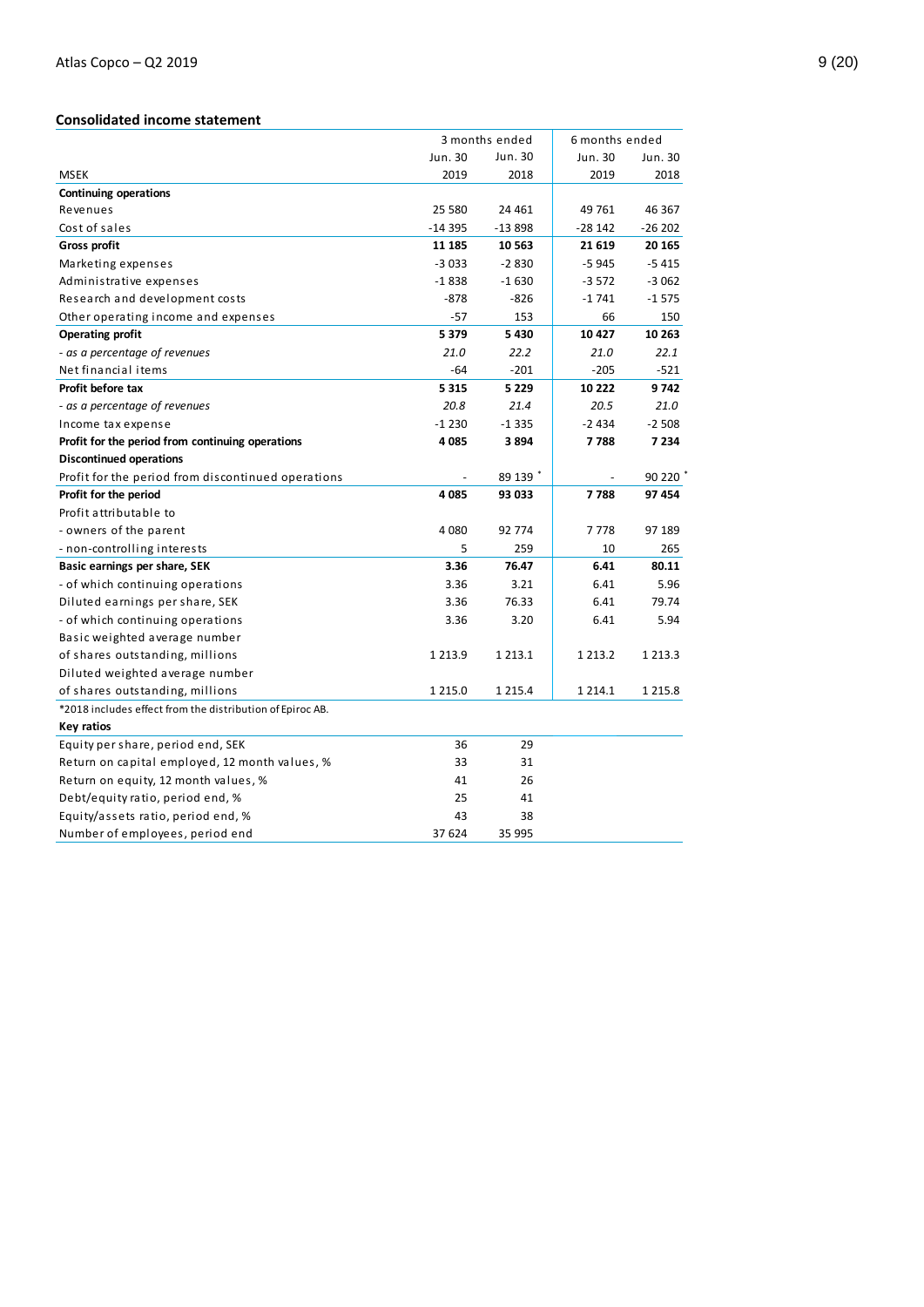## **Consolidated statement of comprehensive income, including discontinued operations**

|                                                               | 3 months ended |           | 6 months ended |         |
|---------------------------------------------------------------|----------------|-----------|----------------|---------|
|                                                               | Jun. 30        | Jun. $30$ | Jun. 30        | Jun. 30 |
| <b>MSEK</b>                                                   | 2019           | 2018      | 2019           | 2018    |
| Profit for the period                                         | 4 0 8 5        | 93 033    | 7788           | 97 454  |
|                                                               |                |           |                |         |
| Other comprehensive income                                    |                |           |                |         |
| Items that will not be reclassified to profit or loss         |                |           |                |         |
| Remeasurements of defined benefit pension plans               | 111            | $-29$     | $-198$         | 141     |
| Income tax relating to items that will not be reclassified    | $-27$          | 17        | 79             | $-18$   |
|                                                               | 84             | $-12$     | $-119$         | 123     |
| Items that may be reclassified subsequently to profit or loss |                |           |                |         |
| Translation differences on foreign operations                 | $-101$         | 1 509     | 1576           | 4699    |
| - realized and reclassified to income statement               |                | $-934$    |                | $-946$  |
| Hedge of net investments in foreign operations                | $-223$         | $-227$    | $-447$         | $-1034$ |
| Cash flow hedges                                              | -8             | $-25$     | $-6$           | 45      |
| Income tax relating to items that may be reclassified         | 68             | 146       | 135            | 634     |
|                                                               | $-264$         | 469       | 1 2 5 8        | 3 3 9 8 |
|                                                               |                |           |                |         |
| Other comprehensive income for the period, net of tax         | $-180$         | 457       | 1 1 3 9        | 3521    |
| Total comprehensive income for the period                     | 3 9 0 5        | 93 490    | 8927           | 100 975 |
| Total comprehensive income attributable to                    |                |           |                |         |
| - owners of the parent                                        | 3 900          | 93 230    | 8915           | 100 708 |
| - non-controlling interests                                   | 5              | 260       | 12             | 267     |
|                                                               |                |           |                |         |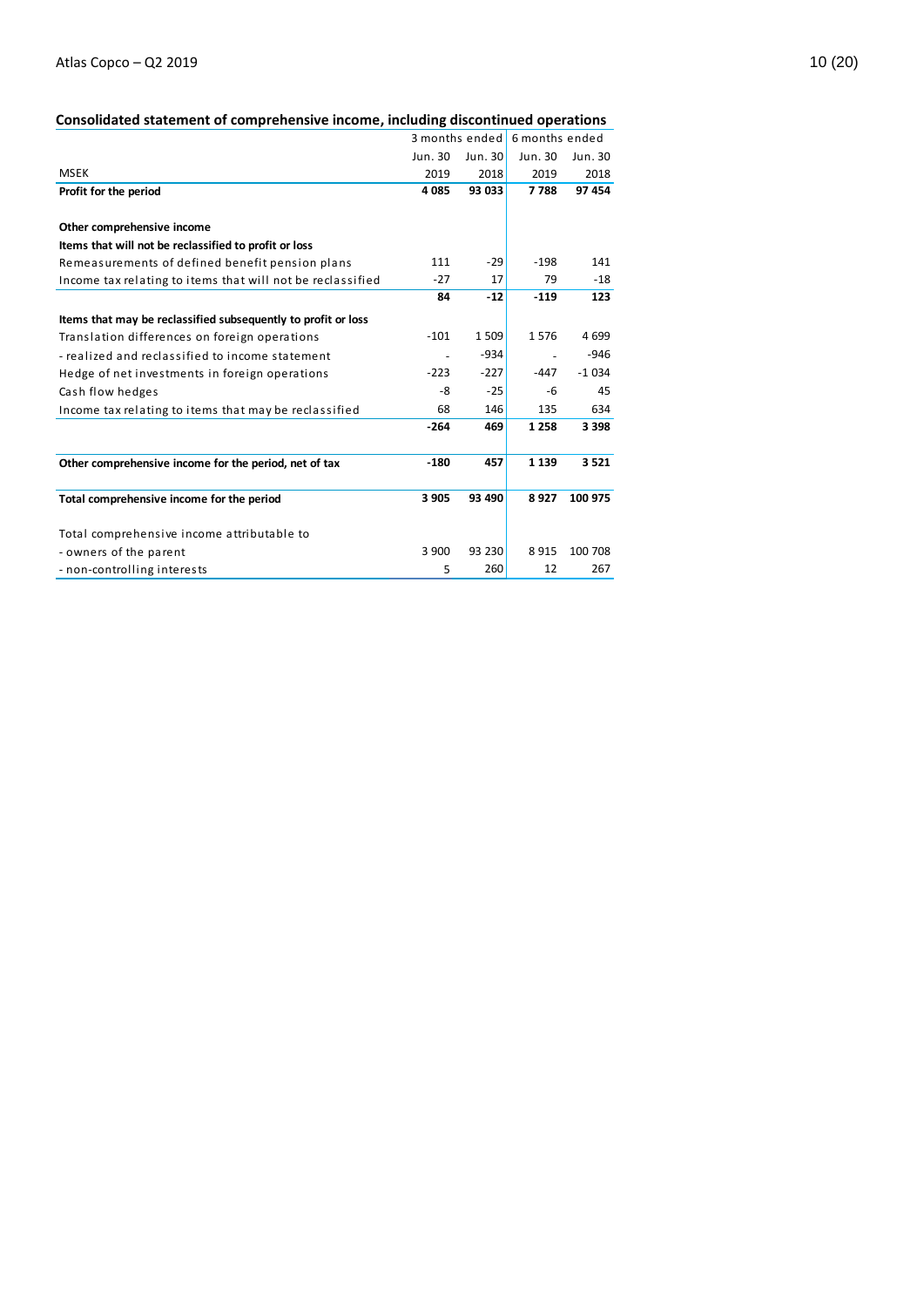## **Consolidated balance sheet**

| <b>MSEK</b>                                 | Jun. 30, 2019 | Jun. 30, 2018 | Dec. 31, 2018 | Jan. 1, 2019* |
|---------------------------------------------|---------------|---------------|---------------|---------------|
| Intangible assets                           | 31 367        | 30 263        | 30 025        | 30 025        |
| Rental equipment                            | 2 6 6 7       | 2078          | 2 2 8 8       | 2 2 9 0       |
| Other property, plant and equipment         | 11 687        | 7890          | 8099          | 11 356        |
| Financial assets and other receivables      | 1 0 8 0       | 1 1 1 8       | 901           | 934           |
| Deferred tax assets                         | 1898          | 1997          | 1619          | 1619          |
| <b>Total non-current assets</b>             | 48 699        | 43 346        | 42 932        | 46 224        |
| Inventories                                 | 14 600        | 12 9 26       | 12 7 18       | 12 718        |
| Trade and other receivables                 | 27 360        | 25 5 62       | 24 503        | 24 4 85       |
| Other financial assets                      | 119           | 98            | 102           | 109           |
| Cash and cash equivalents                   | 11 720        | 9 5 2 1       | 16 4 14       | 16 4 14       |
| Assets classified as held for sale          | 1             | $\mathbf{1}$  | 1             | 1             |
| <b>Total current assets</b>                 | 53 800        | 48 108        | 53 738        | 53727         |
| <b>TOTAL ASSETS</b>                         | 102 499       | 91 454        | 96 670        | 99 951        |
|                                             |               |               |               |               |
| Equity attributable to owners of the parent | 44 203        | 34 952        | 42 4 25       | 42 4 25       |
| Non-controlling interests                   | 59            | 50            | 47            | 47            |
| <b>TOTAL EQUITY</b>                         | 44 262        | 35 002        | 42 472        | 42 472        |
| Borrowings                                  | 17 313        | 14 671        | 14 4 15       | 16852         |
| Post-employment benefits                    | 3 2 7 9       | 3 0 3 4       | 2837          | 2837          |
| Other liabilities and provisions            | 1 3 1 0       | 1 3 6 6       | 1 2 8 2       | 1 2 8 2       |
| Deferred tax liabilities                    | 771           | 658           | 619           | 619           |
| <b>Total non-current liabilities</b>        | 22 673        | 19 729        | 19 153        | 21 590        |
| <b>Borrowings</b>                           | 2 1 8 2       | 6 2 9 7       | 5966          | 6813          |
| Trade payables and other liabilities        | 31 585        | 28 694        | 27 477        | 27 474        |
| Provisions                                  | 1797          | 1732          | 1602          | 1602          |
| <b>Total current liabilities</b>            | 35 564        | 36 723        | 35 045        | 35 889        |
| <b>TOTAL EQUITY AND LIABILITIES</b>         | 102 499       | 91 454        | 96 670        | 99 951        |

\*Including effects of IFRS 16 (leases).

## **Fair value of derivatives, cash equivalents and borrowings**

The carrying value and fair value of the Group's outstanding derivatives, liquidity funds and borrowings are shown in the tables below. The fair values of bonds are based on level 1 and the fair values of derivatives, liquidity funds and other loans are based on level 2 in the fair value hierarchy. Compared to 2018, no transfers have been made between different levels in the fair value hierarchy for derivatives and borrowings and no significant changes have been made to valuation techniques, inputs or assumptions. Liquidity funds, reported under cash equivalents, are according to IFRS 9 classified at fair value through profit and loss.

| Financial instruments recorded at fair value |  |
|----------------------------------------------|--|
|----------------------------------------------|--|

| MSEK                           | Jun. 30, 2019 | Dec. 31, 2018 |
|--------------------------------|---------------|---------------|
| Current assets and liabilities |               |               |
| Assets                         | 689           | 367           |
| Liabilities                    | 50            | 32            |

## **Carrying value and fair value of borrowings (excluding lease liabilities)**

| <b>MSEK</b>  | Jun. 30, 2019  | Jun. 30, 2019 | Dec. 31, 2018  | Dec. 31, 2018 |
|--------------|----------------|---------------|----------------|---------------|
|              | Carrying value | Fair value    | Carrying value | Fair value    |
| <b>Bonds</b> | 10 532         | 11 215        | 15 4 11        | 15 771        |
| Other loans  | 5 5 9 5        | 5674          | 4970           | 5053          |
|              | 16 127         | 16 889        | 20 381         | 20 8 24       |
|              |                |               |                |               |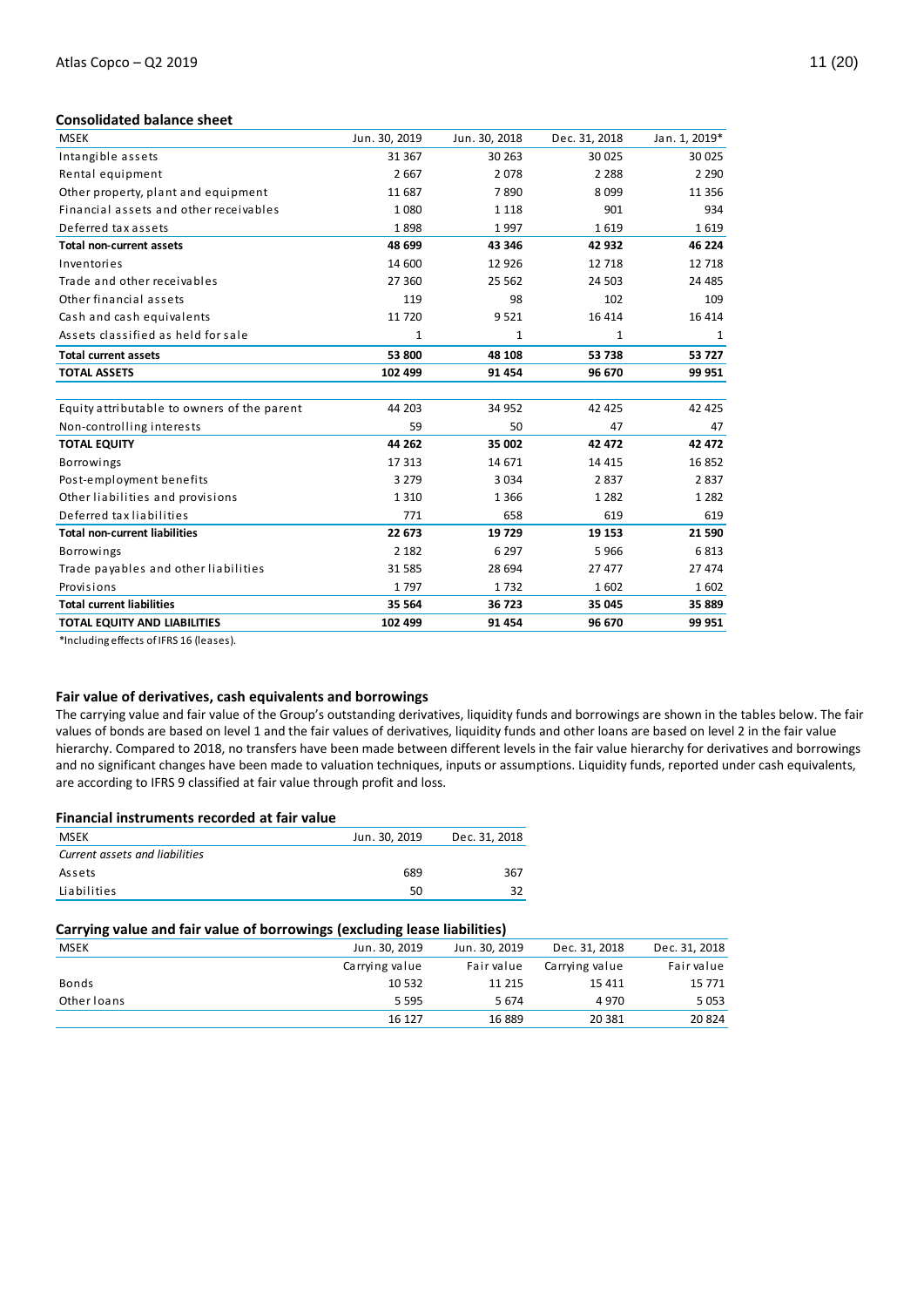## **Consolidated statement of changes in equity**

|                                           | Equity attributable to |                 |              |
|-------------------------------------------|------------------------|-----------------|--------------|
|                                           | owners of              | non-controlling |              |
| MSEK                                      | the parent             | interests       | Total equity |
| Opening balance, January 1, 2019          | 42 4 25                | 47              | 42 472       |
| Changes in equity for the period          |                        |                 |              |
| Total comprehensive income for the period | 8915                   | 12              | 8927         |
| Dividend                                  | $-7640$                |                 | $-7640$      |
| Acquisition and divestment of own shares  | 575                    |                 | 575          |
| Share-based payments, equity settled      | $-72$                  |                 | $-72$        |
| Closing balance, June 30, 2019            | 44 203                 | 59              | 44 262       |

| Closing balance, June 30, 2019            | 44 203                 | 59              |              |
|-------------------------------------------|------------------------|-----------------|--------------|
|                                           |                        |                 |              |
|                                           | Equity attributable to |                 |              |
|                                           | owners of              | non-controlling |              |
| MSEK                                      | the parent             | interests       | Total equity |
| Opening balance, January 1, 2018          | 60 517                 | 84              | 60 601       |
| Change in accounting principles           | $-37$                  |                 | $-37$        |
| Changes in equity for the period          |                        |                 |              |
| Total comprehensive income for the period | 100 708                | 267             | 100 975      |
| Ordinary dividend                         | $-8487$                |                 | $-8487$      |
| Distribution of Epiroc AB                 | -107 998               | $-301$          | $-108299$    |
| Redemption of shares                      | $-9705$                |                 | $-9705$      |
| Acquisition and divestment of own shares  | 5                      |                 | 5            |
| Share-based payments, equity settled      | $-51$                  |                 | -51          |
| Closing balance, June 30, 2018            | 34 952                 | 50              | 35 002       |
|                                           |                        |                 |              |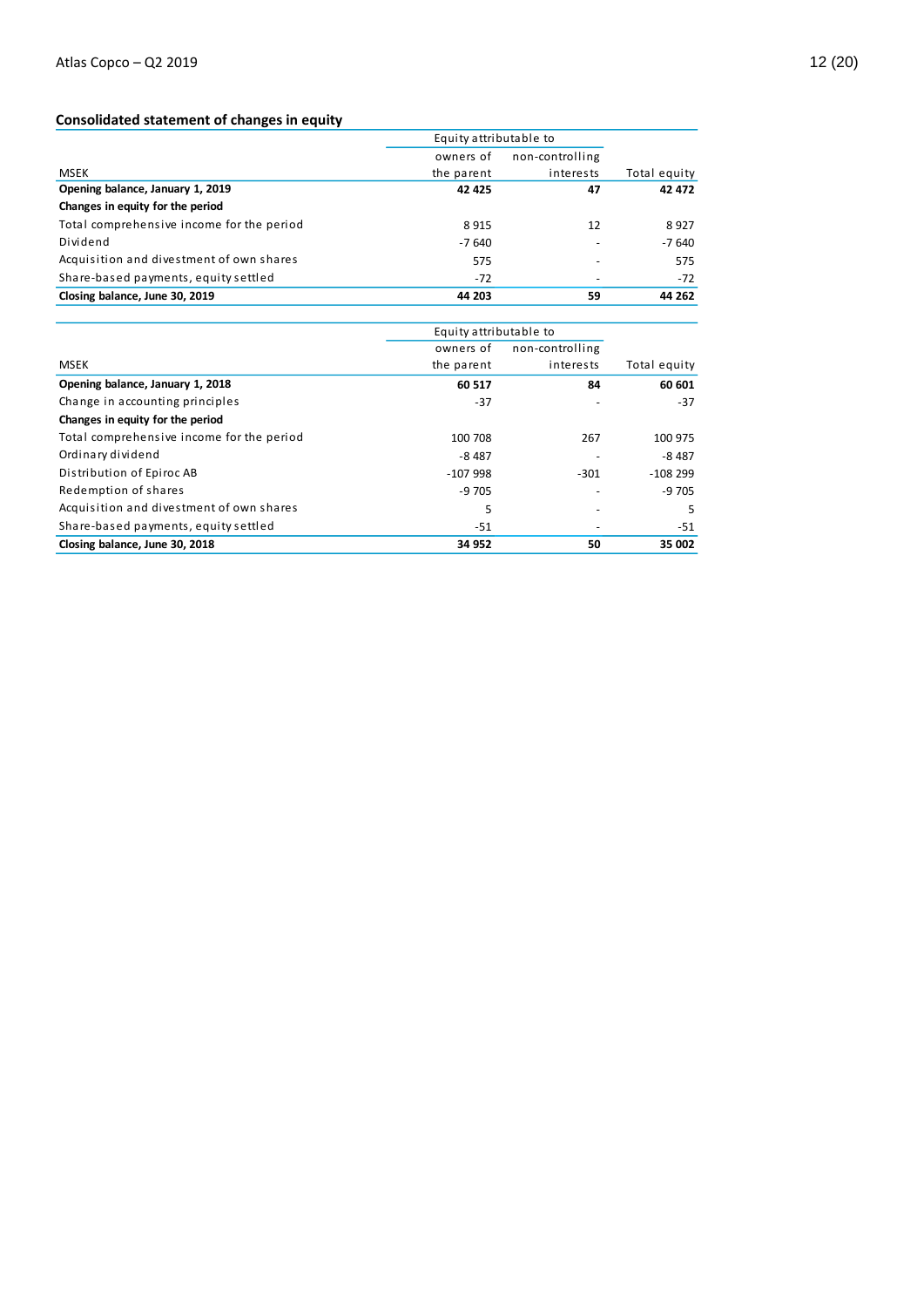## **Consolidated statement of cash flows**

|                                                                |                          | April - June |         | January - June |
|----------------------------------------------------------------|--------------------------|--------------|---------|----------------|
| <b>MSEK</b>                                                    | 2019                     | 2018*        | 2019    | 2018*          |
| Cash flows from operating activities                           |                          |              |         |                |
| Operating profit, continuing operations                        | 5 3 7 9                  | 5 4 3 0      | 10 4 27 | 10 263         |
| Operating profit, discontinued operations                      |                          | 1498         |         | 3 0 1 3        |
| Depreciation, amortization and impairment (see below)          | 1 1 3 3                  | 1 1 3 7      | 2 2 1 2 | 2 2 3 1        |
| Capital gain/loss and other non-cash items                     | 468                      | 131          | 575     | 156            |
| Operating cash surplus                                         | 6980                     | 8 1 9 6      | 13 214  | 15 663         |
| Net financial items received/paid                              | $-213$                   | $-1002$      | $-578$  | $-609$         |
| Taxes paid                                                     | $-1822$                  | $-2208$      | $-2836$ | $-3552$        |
| Pension funding and payment of pension to employees            | $-84$                    | $-77$        | $-161$  | $-179$         |
| Change in working capital                                      | $-1938$                  | $-1727$      | $-3407$ | $-3435$        |
| Investments in rental equipment                                | $-244$                   | $-498$       | $-503$  | $-906$         |
| Sale of rental equipment                                       | 6                        | 89           | 19      | 170            |
| Net cash from operating activities                             | 2685                     | 2773         | 5748    | 7 1 5 2        |
| Cash flows from investing activities                           |                          |              |         |                |
| Investments in property, plant and equipment                   | $-362$                   | $-513$       | $-729$  | $-974$         |
| Sale of property, plant and equipment                          | 41                       | 18           | 49      | 37             |
| Investments in intangible assets                               | $-255$                   | $-239$       | -494    | -483           |
| Sale of intangible assets                                      | $\mathbf{1}$             |              | 1       |                |
| Acquisition of subsidiaries and associated companies           | $-817$                   | $-220$       | $-1002$ | $-1185$        |
| Divestment of subsidiaries                                     | $\overline{\phantom{a}}$ | 260          |         | 556            |
| Other investments, net                                         | -9                       | $-44$        | $-28$   | $-178$         |
| Net cash from investing activities                             | $-1401$                  | $-738$       | $-2203$ | $-2227$        |
| Cash flows from financing activities                           |                          |              |         |                |
| Annual dividends paid                                          | $-3820$                  | $-8487$      | $-3820$ | $-8487$        |
| Distribution of Epiroc AB                                      | $\overline{a}$           | $-4002$ **   |         | $-4002$ **     |
| Redemption of shares                                           | $\blacksquare$           | -9 705       |         | $-9705$        |
| Repurchase and sales of own shares                             | 576                      | 484          | 575     | 5              |
| Change in interest-bearing liabilities                         | 246                      | 3 5 1 0      | $-5233$ | 1 1 2 9        |
| Net cash from financing activities                             | $-2998$                  | $-18200$     | $-8478$ | $-21060$       |
| Net cash flow for the period                                   | $-1714$                  | $-16165$     | -4933   | $-16135$       |
| Cash and cash equivalents, beginning of the period             | 13 4 95                  | 23 249       | 16 4 14 | 24 4 96        |
| Exchange differences in cash and cash equivalents              | -61                      | 182          | 239     | 1 1 6 0        |
| Cash and cash equivalents discontinued operations              |                          | 2 2 5 5      |         |                |
| Cash and cash equivalents, end of the period                   | 11720                    | 9 5 21       | 11720   | 9521           |
| *2018 includes discontinued operations.                        |                          |              |         |                |
| ** Cash in Epiroc closing balance at the time of distribution. |                          |              |         |                |
|                                                                |                          |              |         |                |

Depreciation, amortization and impairment

| 178     | 253     | 342     | 497     |
|---------|---------|---------|---------|
| 320     | 404     | 632     | 815     |
| 253     | -       | 489     |         |
| 382     | 480     | 749     | 919     |
| 1 1 3 3 | 1 1 3 7 | 2 2 1 2 | 2 2 3 1 |
|         |         |         |         |

|                                        |         | April - June |         | January - June |
|----------------------------------------|---------|--------------|---------|----------------|
| MSEK                                   | 2019    | 2018*        | 2019    | 2018*          |
| Net cash flow for the period           | $-1714$ | $-16165$     | $-4933$ | $-16135$       |
| Add back:                              |         |              |         |                |
| Change in interest-bearing liabilities | $-246$  | $-3,510$     | 5 2 3 3 | $-1129$        |
| Repurchase and sales of own shares     | $-576$  | $-484$       | $-575$  | -5             |
| Annual dividends paid                  | 3820    | 8 4 8 7      | 3820    | 8487           |
| Redemption of shares                   |         | 9 7 0 5      |         | 9 7 0 5        |
| Distribution of Epiroc AB              |         | 4 0 0 2      |         | 4 0 0 2        |
| Acquisitions and divestments           | 817     | $-40$        | 1 0 0 2 | 629            |
| Currency hedges                        | 268     | 1071         | 351     | 236            |
| Operating cash flow                    | 2 3 6 9 | 3 0 6 6      | 4898    | 5790           |

\*2018 includes discontinued operations.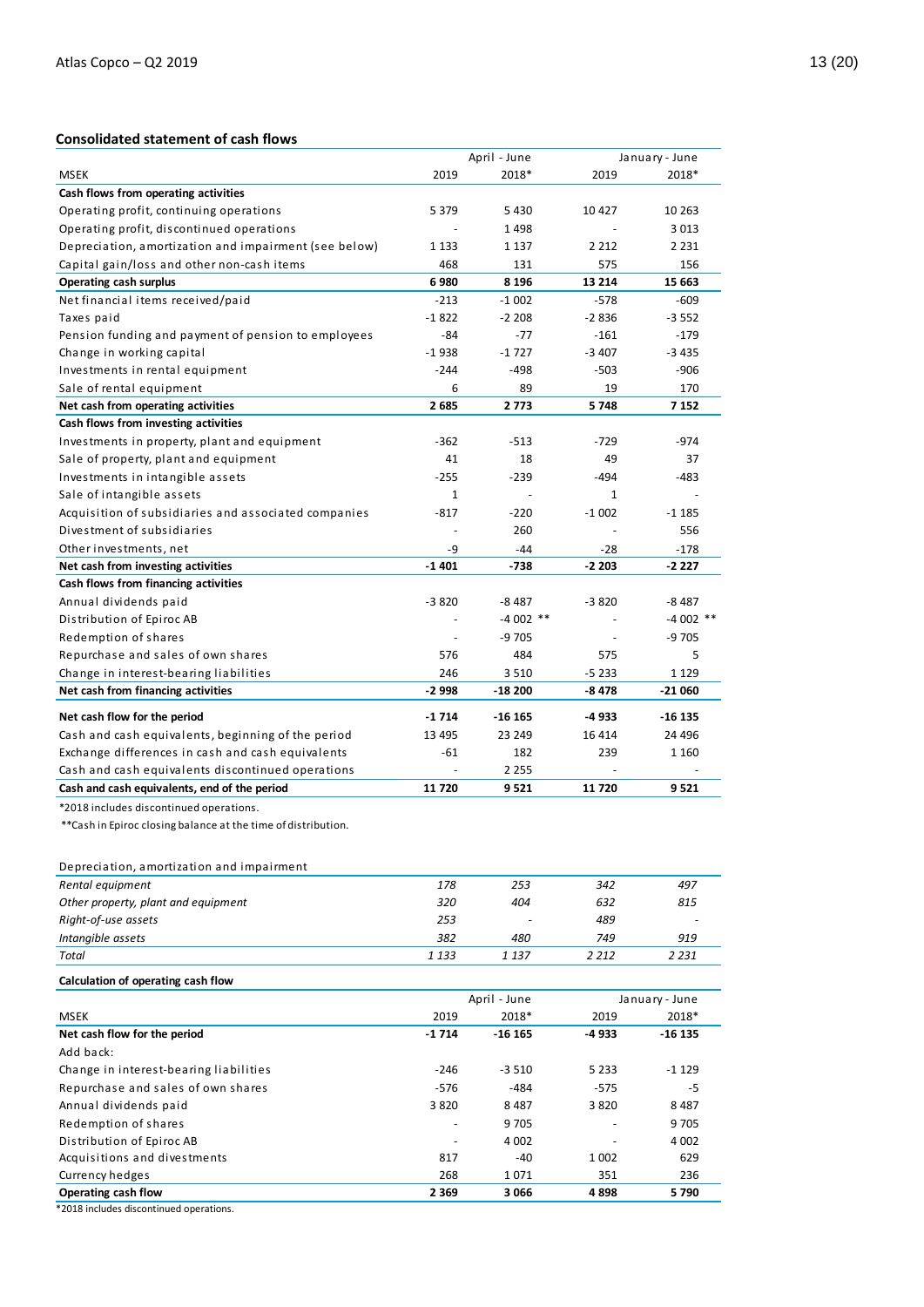## **Discontinued operations**

At the Annual General Meeting on April 24, 2018, it was decided to split the Group and distribute the shares of Epiroc AB to the shareholders of Atlas Copco. In June, the shareholders received one Epiroc share for each Atlas Copco share. Epiroc AB was listed on Nasdaq Stockholm on June 18, 2018.

Epiroc was reported as discontinued operations since January 2018 with a retrospective effect in the income statement. On distribution of the Epiroc shares, Atlas Copco recognized a capital gain in discontinued operations of MSEK 87 105 representing the difference between the fair

value of Epiroc and the carrying value of Epiroc's net assets at the time of distribution. As part of the distribution, all historical translation differences allocated to Epiroc, amounting to MSEK 934, were recycled to the income statement for discontinued operations.

## **Income Statement**

|                                     | 3 months ended |         |         | 6 months ended |  |  |
|-------------------------------------|----------------|---------|---------|----------------|--|--|
|                                     | Jun. 30        | Jun. 30 | Jun. 30 | Jun. 30        |  |  |
| <b>MSEK</b>                         | 2019           | 2018    | 2019    | 2018           |  |  |
| Revenues                            |                | 7969    |         | 15 992         |  |  |
| Cost of sales                       |                | $-5030$ |         | $-100046$      |  |  |
| Gross profit                        |                | 2939    |         | 5946           |  |  |
| Marketing expenses                  |                | $-565$  |         | $-1165$        |  |  |
| Administrative expenses             |                | $-582$  |         | $-1146$        |  |  |
| Research and development costs      |                | $-217$  |         | -439           |  |  |
| Other operating income and expenses |                | $-77$   |         | $-183$         |  |  |
| <b>Operating profit</b>             |                | 1498    |         | 3013           |  |  |
| - as a percentage of revenues       |                | 18.8    |         | 18.8           |  |  |
| Net financial items                 |                | $-44$   |         | $-101$         |  |  |
| Profit before tax                   |                | 1454    |         | 2912           |  |  |
| - as a percentage of revenues       |                | 18.2    |         | 18.2           |  |  |
| Income tax expense                  |                | $-354$  |         | $-731$         |  |  |
| Reamesurement to fair value         | ٠              | 87 105  | ۰       | 87 105         |  |  |
| Translation differences recycled    |                | 934     |         | 934            |  |  |
| Profit for the period               |                | 89 139  |         | 90 220         |  |  |

## **Cash flows from discontinued operations**

|                              |                          | April - June |                              | January - June |
|------------------------------|--------------------------|--------------|------------------------------|----------------|
| <b>MSEK</b>                  | 2019                     | 2018         | 2019                         | 2018           |
| <b>Cash flows from</b>       |                          |              |                              |                |
| Operating activities         | -                        | 86           | $\overline{\phantom{a}}$     | 748            |
| Investing activities         | -                        | $-75$        | $\overline{\phantom{a}}$     | $-951$         |
| Financing activities         | $\overline{\phantom{a}}$ | 5863         | $\qquad \qquad \blacksquare$ | 5902           |
| Net cash flow for the period | ۰                        | 5874         | -                            | 5699           |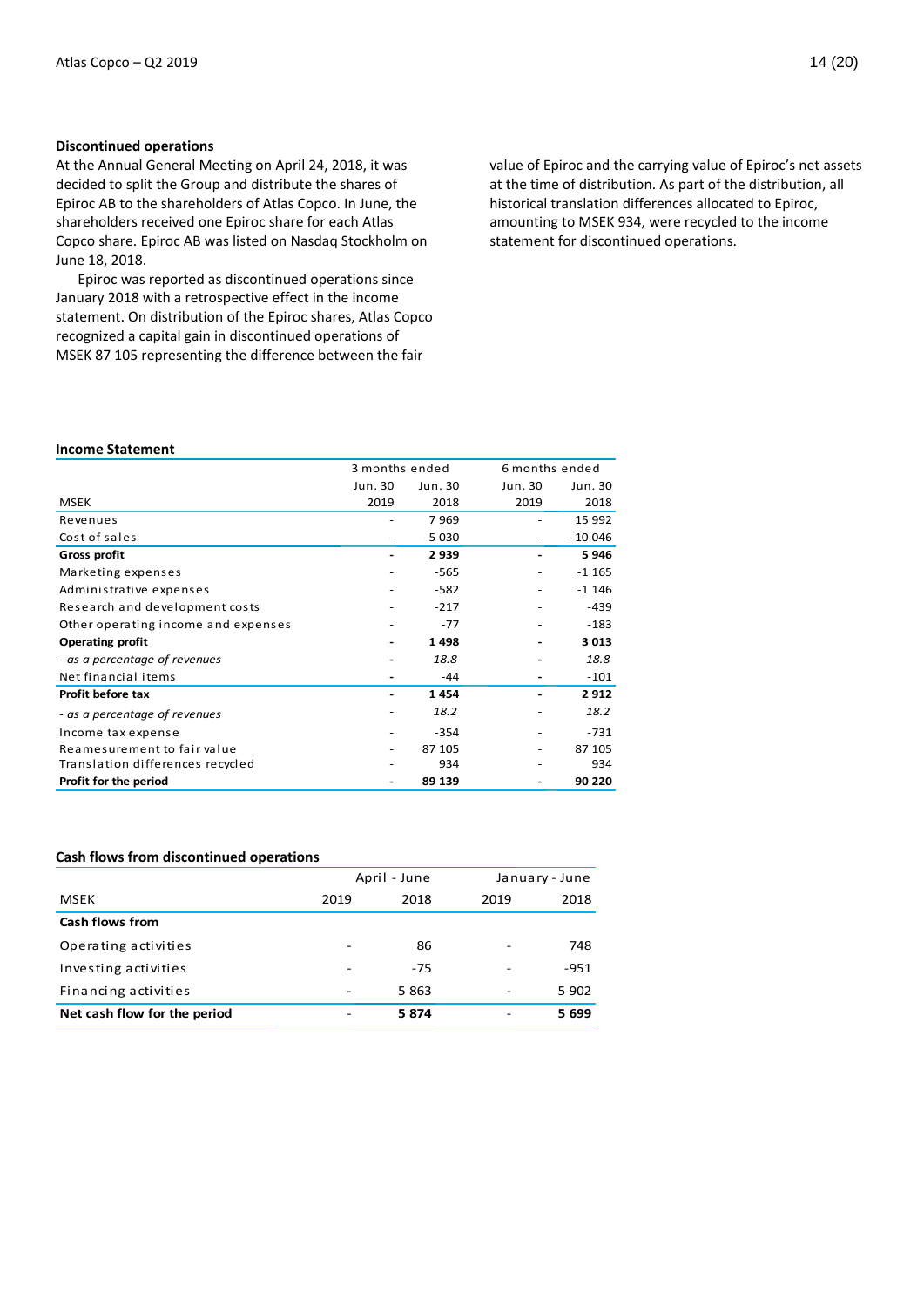## **Revenues by business area**

|                          | 2017    |         |        |         | 2018    |                |                |         | 2019    |                |
|--------------------------|---------|---------|--------|---------|---------|----------------|----------------|---------|---------|----------------|
| MSEK (by quarter)        | Q1      | Q2      | Q3     | Q4      | Q1      | Q <sub>2</sub> | Q <sub>3</sub> | Q4      | Q1      | Q <sub>2</sub> |
| Compressor Technique     | 9 2 6 8 | 9667    | 9552   | 10437   | 9735    | 11 2 6 6       | 11269          | 11702   | 11397   | 11974          |
| - of which external      | 9190    | 9577    | 9458   | 10302   | 9578    | 11 121         | 11156          | 11593   | 11241   | 11831          |
| - of which internal      | 78      | 90      | 94     | 135     | 157     | 145            | 113            | 109     | 156     | 141            |
| Vacuum Technique         | 4753    | 4767    | 4754   | 5 2 2 9 | 5 2 5 5 | 5740           | 5 2 7 2        | 5740    | 5 2 5 3 | 5650           |
| - of which external      | 4753    | 4767    | 4754   | 5 2 2 9 | 5255    | 5740           | 5 2 7 2        | 5740    | 5253    | 5650           |
| - of which internal      | 0       | 0       | 0      | 0       | 0       | 0              | 0              | 0       | 0       | 0              |
| Industrial Technique     | 3965    | 4 1 5 3 | 4098   | 4 2 1 5 | 4 1 7 8 | 4519           | 4365           | 4871    | 4547    | 4576           |
| - of which external      | 3951    | 4139    | 4086   | 4 2 0 1 | 4 1 6 3 | 4504           | 4354           | 4863    | 4538    | 4566           |
| - of which internal      | 14      | 14      | 12     | 14      | 15      | 15             | 11             | 8       | 9       | 10             |
| Power Technique          | 2685    | 2908    | 2732   | 2892    | 2894    | 3091           | 2911           | 3 1 4 6 | 3 1 7 7 | 3555           |
| - of which external      | 2571    | 2803    | 2651   | 2782    | 2756    | 2980           | 2893           | 3 1 2 6 | 3 1 4 9 | 3531           |
| - of which internal      | 114     | 105     | 81     | 110     | 138     | 111            | 18             | 20      | 28      | 24             |
| Common Group Items /     |         |         |        |         |         |                |                |         |         |                |
| Eliminations             | -93     | $-98$   | $-103$ | $-128$  | $-156$  | $-155$         | $-142$         | $-138$  | $-193$  | $-175$         |
| <b>Atlas Copco Group</b> | 20578   | 21397   | 21033  | 22 645  | 21 906  | 24 4 61        | 23 675         | 25321   | 24 18 1 | 25 5 80        |

## **Operating profit by business area**

|                               | 2017    |                |         |        | 2018    |                |        |         | 2019   |                |
|-------------------------------|---------|----------------|---------|--------|---------|----------------|--------|---------|--------|----------------|
| MSEK (by quarter)             | Q1      | Q <sub>2</sub> | Q3      | Q4     | Q1      | Q <sub>2</sub> | Q3     | Q4      | Q1     | Q <sub>2</sub> |
| Compressor Technique          | 2 1 3 0 | 2 2 3 7        | 2 2 2 5 | 2370   | 2 2 4 9 | 2638           | 2667   | 2709    | 2618   | 2773           |
| - as a percentage of revenues | 23.0    | 23.1           | 23.3    | 22.7   | 23.1    | 23.4           | 23.7   | 23.1    | 23.0   | 23.2           |
| Vacuum Technique              | 1 1 7 6 | 1 1 9 3        | 1 2 0 5 | 1350   | 1292    | 1479           | 1315   | 1436    | 1292   | 1401           |
| - as a percentage of revenues | 24.7    | 25.0           | 25.3    | 25.8   | 24.6    | 25.8           | 24.9   | 25.0    | 24.6   | 24.8           |
| Industrial Technique          | 893     | 966            | 1359    | 976    | 974     | 1056           | 1018   | 1 1 4 0 | 1008   | 1016           |
| - as a percentage of revenues | 22.5    | 23.3           | 33.2    | 23.2   | 23.3    | 23.4           | 23.3   | 23.4    | 22.2   | 22.2           |
| Power Technique               | 404     | 475            | 410     | 416    | 547     | 464            | 480    | 515     | 524    | 619            |
| - as a percentage of revenues | 15.0    | 16.3           | 15.0    | 14.4   | 18.9    | 15.0           | 16.5   | 16.4    | 16.5   | 17.4           |
| Common Group Items /          |         |                |         |        |         |                |        |         |        |                |
| Eliminations                  | $-313$  | $-274$         | $-197$  | $-253$ | $-229$  | $-207$         | $-217$ | $-139$  | $-394$ | -430           |
| <b>Operating profit</b>       | 4 2 9 0 | 4597           | 5002    | 4859   | 4833    | 5430           | 5263   | 5661    | 5048   | 5379           |
| - as a percentage of revenues | 20.8    | 21.5           | 23.8    | 21.5   | 22.1    | 22.2           | 22.2   | 22.4    | 20.9   | 21.0           |
| Net financial items           | $-232$  | $-395$         | $-222$  | $-308$ | $-320$  | $-201$         | $-95$  | 273     | $-141$ | $-64$          |
| Profit before tax             | 4058    | 4 2 0 2        | 4780    | 4551   | 4513    | 5229           | 5168   | 5934    | 4907   | 5315           |
| - as a percentage of revenues | 19.7    | 19.6           | 22.7    | 20.1   | 20.6    | 21.4           | 21.8   | 23.4    | 20.3   | 20.8           |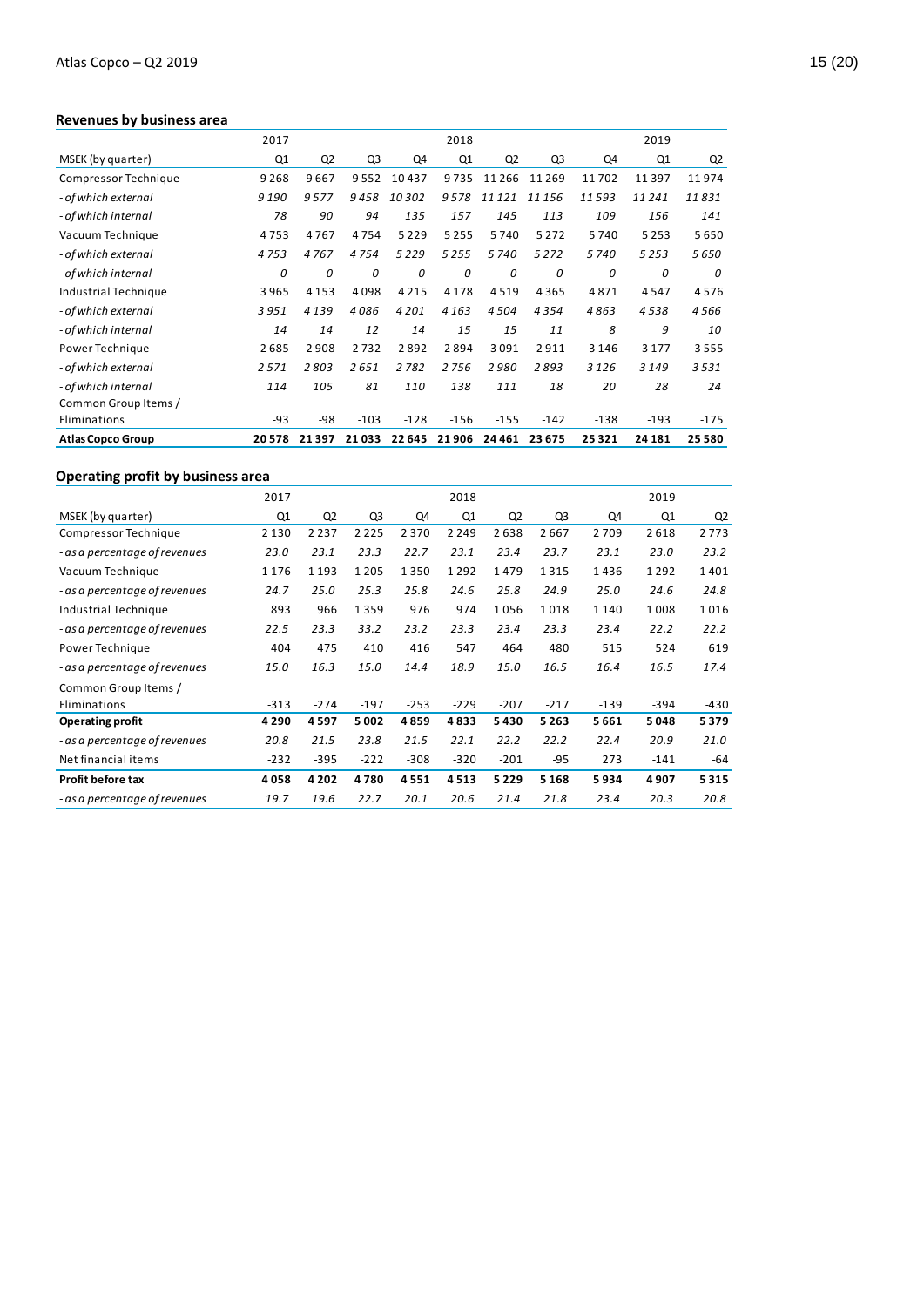## **Acquisitions and divestments**

|              |                                                   |                                  |                      | Revenues | Number of  |
|--------------|---------------------------------------------------|----------------------------------|----------------------|----------|------------|
| Date         | Acquisitions                                      | Divestments                      | <b>Business area</b> | MSEK*    | employees* |
| 2019 Jun. 19 | Powerhouse Equipment & Engineering Co. Inc.       |                                  | Power Technique      | 347      | 95         |
| 2019 Jun. 17 | Taylor Air Center                                 |                                  | Compressor Technique |          | 20         |
| 2019 May. 29 | AirCenterSüd GmbH & Co. KG                        |                                  | Compressor Technique |          | 6          |
| 2019 May. 27 | Air Compresseur service                           |                                  | Compressor Technique |          | 10         |
| 2019 May. 3  | Bold & Cichos GbR                                 |                                  | Compressor Technique |          | 15         |
| 2019 May. 2  | Mid South Engine & Power Systems                  |                                  | Power Technique      | 54       | 28         |
| 2019 Apr. 9  | PSI Compressors                                   |                                  | Compressor Technique |          | 6          |
| 2019 Apr. 3  | Jacob Drucklufttechnik Vertriebs GmbH             |                                  | Compressor Technique |          | 10         |
| 2019 Apr. 2  | Air Diffusion                                     |                                  | Compressor Technique |          | 15         |
| 2019 Mar. 19 | Class 1 Incorporated                              |                                  | Compressor Technique | 130      | 50         |
| 2019 Mar. 6  | Woodward Compressor Sales                         |                                  | Compressor Technique |          | 15         |
| 2019 Mar. 1  | Appleton                                          |                                  | Compressor Technique |          | 15         |
| 2019 Jan. 4  | Industrie Pumpen Vertriebs GmbH                   |                                  | Power Technique      | 50       | 20         |
| 2018 Sep. 4  | Reno A/S                                          |                                  | Compressor Technique | 153      | 60         |
| 2018 Aug. 1  | QUISS Qualitäts-Inspektionssysteme und Service AG |                                  | Industrial Technique | 86       | 45         |
| 2018 Jun. 18 |                                                   | Epiroc AB                        |                      | 31 440   | 12 948     |
| 2018 Apr. 4  | Klingel Joining Technologies                      |                                  | Industrial Technique | 82       | 23         |
| 2018 Mar. 1  | Walker Filtration Ltd.                            |                                  | Compressor Technique | 330      | 220        |
| 2018 Feb. 2  |                                                   | Concrete and compaction business | Power Technique      | 570      | 200        |
| 2018 Jan. 17 | Location Thermique Service SAS                    |                                  | Power Technique      | 70       | 13         |

\*Annual revenues and number of employees at time of acquisition/divestment. No revenues are disclosed for former Atlas Copco distributors.

Due to the relatively small size of the acquisitions made in 2019, full disclosure as per IFRS 3 is not given in this interim report.

Disclosure will be given in the annual report 2019. See the annual report for 2018 for disclosure of acquisitions made in 2018.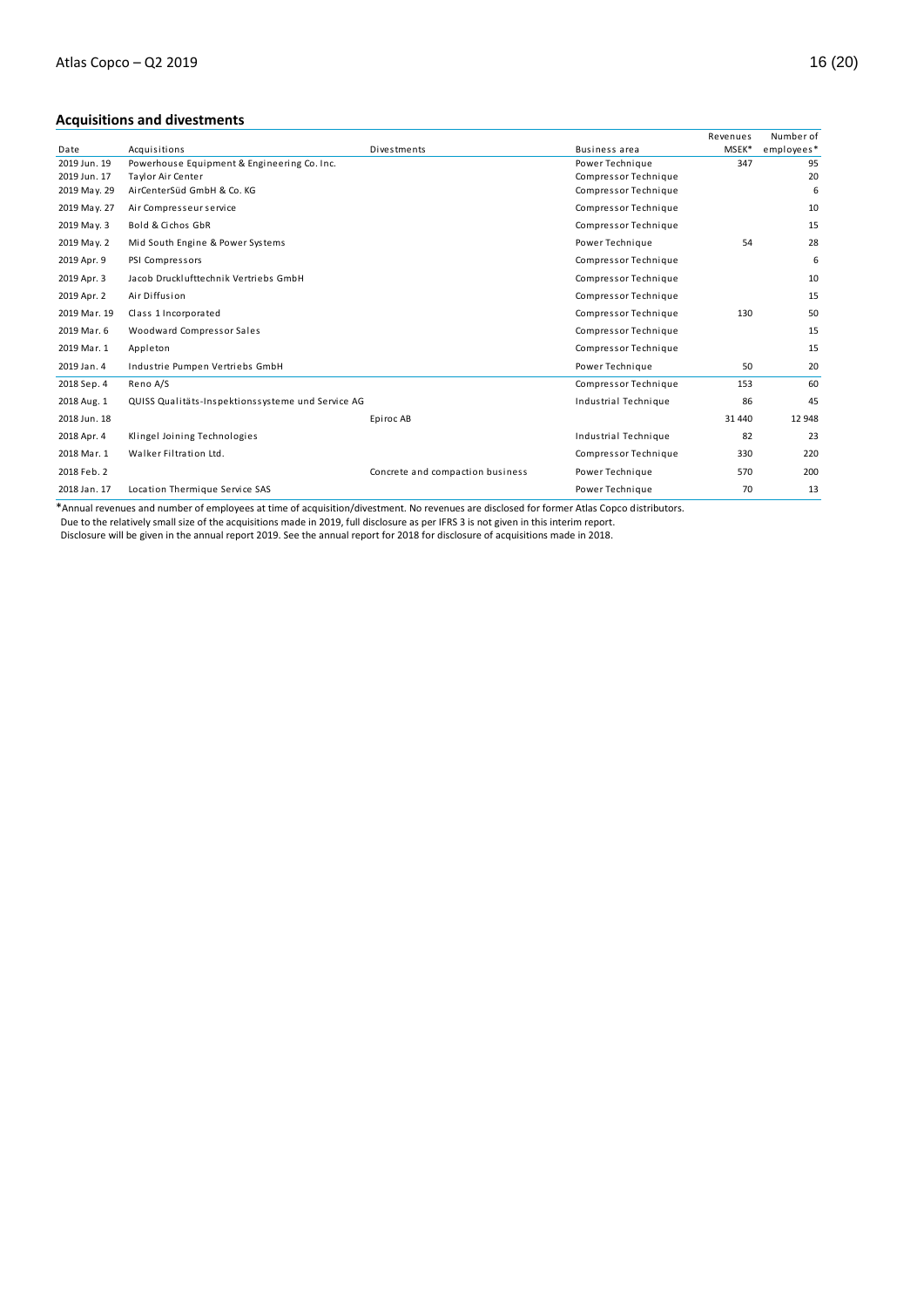## **Parent company**

## **Income statement**

|                                     |        | April - June |      | January - June |
|-------------------------------------|--------|--------------|------|----------------|
| <b>MSEK</b>                         | 2019   | 2018         | 2019 | 2018           |
| Administrative expenses             | $-203$ | $-166$       | -397 | $-294$         |
| Other operating income and expenses | 24     | 22           | 51   | 31             |
| <b>Operating profit/loss</b>        | $-179$ | $-144$       | -346 | $-263$         |
| Financial income and expenses*      | 8724   | 14 073       | 9968 | 50 082         |
| Profit/loss before tax              | 8545   | 13 9 29      | 9622 | 49819          |
| Income tax                          | 81     | 102          | 288  | 312            |
| Profit/loss for the period          | 8626   | 14 031       | 9910 | 50 131         |

\* Financial income and expenses mainly refer to dividend income from subsidiaries and capital gains from transfer of shares in subsidiaries which are related to internal restructurings. These transactions are eliminated in the Group accounts since they are internal. In Q1 2018 there was a large internal restructuring.

#### **Balance sheet**

|                                     | Jun. 30 | Jun. 30 | Dec. 31 |
|-------------------------------------|---------|---------|---------|
| <b>MSEK</b>                         | 2019    | 2018    | 2018    |
| Total non-current assets            | 158 326 | 140 761 | 208 920 |
| Total current assets                | 11 671  | 8732    | 19 588  |
| <b>TOTAL ASSETS</b>                 | 169 997 | 149 493 | 228 508 |
|                                     |         |         |         |
| Total restricted equity             | 5785    | 5785    | 5785    |
| Total non-restricted equity         | 142 294 | 58 891  | 139 521 |
| <b>TOTAL EQUITY</b>                 | 148 079 | 64 676  | 145 306 |
|                                     |         |         |         |
| Total provisions                    | 554     | 460     | 354     |
| Total non-current liabilities       | 13 579  | 49 086  | 17 025  |
| Total current liabilities           | 7785    | 35 271  | 65 823  |
| <b>TOTAL EQUITY AND LIABILITIES</b> | 169 997 | 149 493 | 228 508 |
| Assets pledged                      | 185     | 155     | 226     |
| Contingent liabilities              | 8689    | 8 5 8 2 | 8 5 1 7 |
|                                     |         |         |         |

## **Accounting principles**

Atlas Copco AB is the ultimate Parent Company of the Atlas Copco Group. The financial statements of Atlas Copco AB have been prepared in accordance with the Swedish Annual Accounts Act and the accounting standard RFR 2, Accounting for Legal Entities. The same accounting principles and methods of computation are followed in the interim financial statements as compared with the most recent annual financial statements. See also accounting principles, page 8.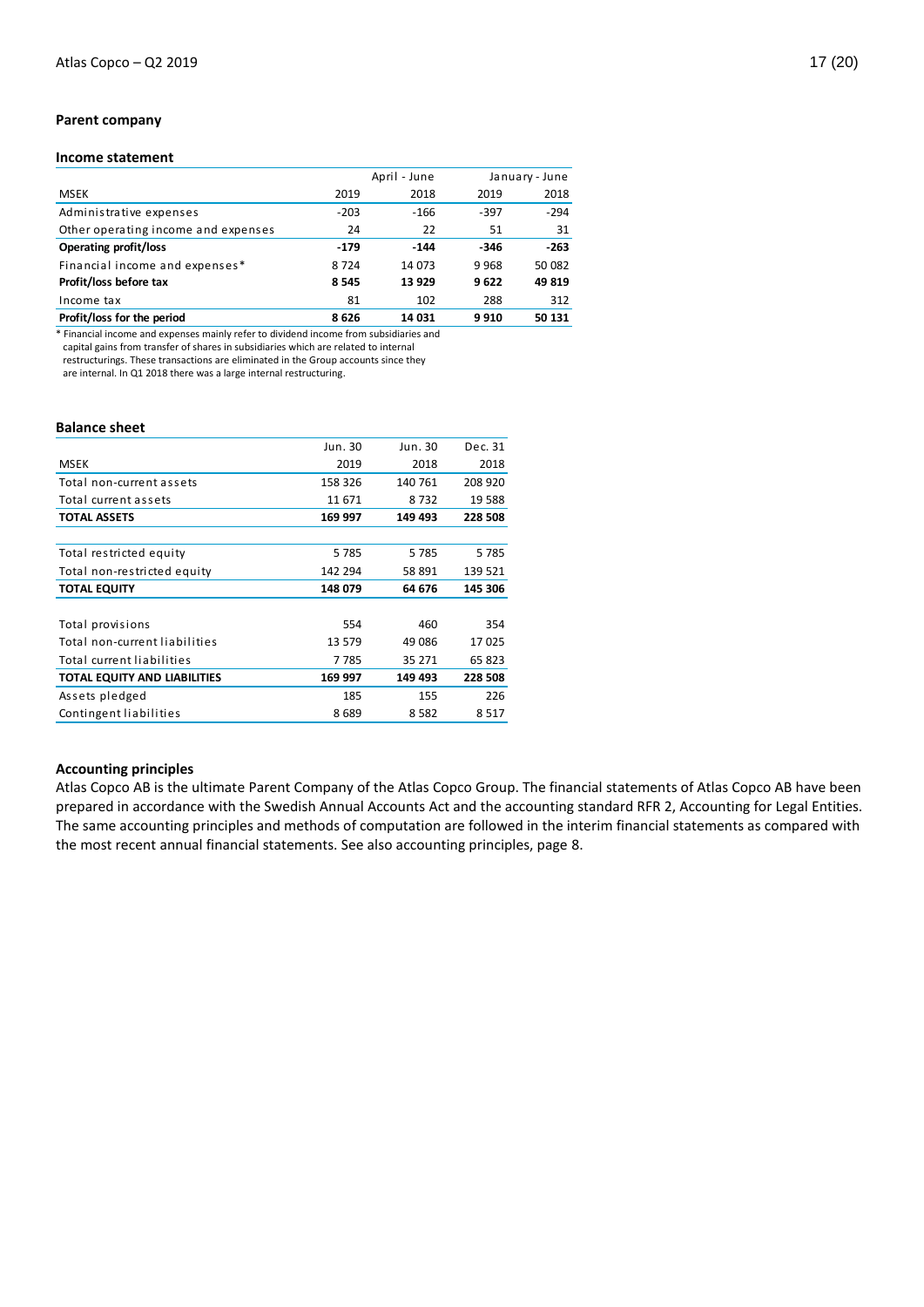## **Parent Company**

## **Distribution of shares**

Share capital equaled MSEK 786 (786) at the end of the period, distributed as follows:

| Class of share                   | <b>Shares</b>     |
|----------------------------------|-------------------|
| A shares                         | 839 394 096       |
| <b>B</b> shares                  | 390 219 008       |
| Total                            | 1 229 613 104     |
| - of which A shares              |                   |
| held by Atlas Copco              | <i>14 800 016</i> |
| - of which B shares              |                   |
| held by Atlas Copco              | 119 159           |
| Total shares outstanding, net of |                   |
| shares held by Atlas Copco       | 1 214 693 929     |
|                                  |                   |

## **Performance-based personnel option plan**

The Annual General Meeting 2019 approved a performance-based long-term incentive program. For Group Management and division presidents, the plan requires management's own investment in Atlas Copco shares. The intention is to cover Atlas Copco's obligation under the plan through the repurchase of the company's own shares. For further information, see [www.atlascopcogroup.com/agm](http://www.atlascopcogroup.com/agm) 

**Transactions in own shares**

Atlas Copco has mandates to acquire and sell own shares as per below:

- Acquisition of not more than 4 250 000 series A shares, whereof a maximum of 4 150 000 may be transferred to personnel stock option holders under the performance-based stock option plan 2019.
- Acquisition of not more than 70 000 series A shares to hedge the obligation of the company to pay remuneration to Board members who have chosen to receive 50% of the remuneration in synthetic shares.
- The sale of not more than 30 000 series A shares to cover costs related to previously issued synthetic shares to Board members.
- The sale of a maximum 11 000 000 series A and B shares currently held by the company, for the purpose of covering costs of fulfilling obligations related to the option plans 2014, 2015 and 2016.
- The shares may only be acquired or sold on NASDAQ Stockholm at a price within the registered price interval at any given time.

During the first six month of 2019, 1 979 887 series A shares, net, were sold. These transactions are in accordance with mandates granted. The company's holding of own shares at the end of the period appears in the table to the left.

#### **Risks and factors of uncertainty** *Financial risks*

Atlas Copco AB is subject to currency risks, interest rate risks, tax risks, and other financial risks. In line with the overall goals with respect to growth, return on capital, and protecting creditors, Atlas Copco has adopted a policy to control the financial risks to which Atlas Copco AB and the Group is exposed. A financial risk management committee meets regularly to manage and follow up financial risks, in line with the policy.

For further information, see the 2018 annual report.

## **Related parties**

There have been no significant changes in the relationships or transactions with related parties for the Group or Parent Company compared with the information given in the annual report 2018.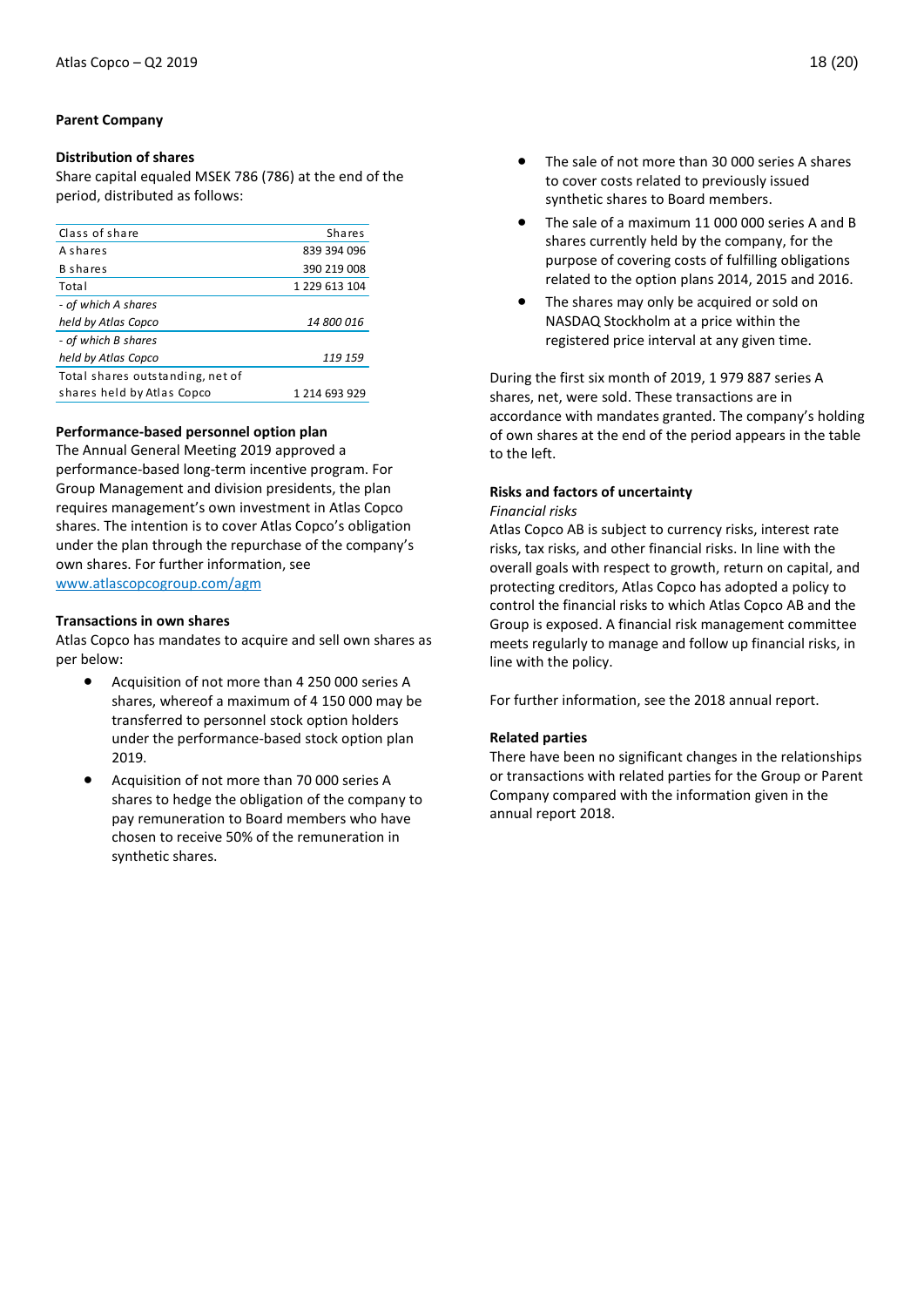## **This is Atlas Copco**

Atlas Copco Group is a world-leading provider of sustainable productivity solutions. The Group offers customers innovative compressors, air treatment systems, vacuum solutions, industrial power tools and assembly systems, and power and flow solutions. Atlas Copco develops products and services focused on productivity, energy efficiency, safety and ergonomics. The company was founded in 1873, is based in Stockholm, Sweden, and has a global reach spanning more than 180 countries. In 2018, Atlas Copco had revenues of BSEK 95 (BEUR 9) and approximately 37 000 employees.

#### **Business areas**

Atlas Copco has four business areas. The business areas are responsible for developing their respective operations by implementing and following up on strategies and objectives to achieve sustainable, profitable growth.

The **Compressor Technique** business area provides compressed air solutions; industrial compressors, gas and process compressors and expanders, air and gas treatment equipment and air management systems. The business area has a global service network and innovates for sustainable productivity in the manufacturing, oil and gas, and process industries. Principal product development and manufacturing units are located in Belgium, the United States, China, India, Germany and Italy.

The **Vacuum Technique** business area provides vacuum products, exhaust management systems, valves and related products mainly under the Edwards, Leybold and Atlas Copco brands. The main markets served are semiconductor and scientific as well as a wide range of industrial segments including chemical process industries, food packaging and paper handling. The business area has a global service network and innovates for sustainable productivity in order to further improve its customers' performance. Principal product development and manufacturing units are located in the United Kingdom, Czech Republic, Germany, South Korea, China and Japan.

The **Industrial Technique** business area provides, through a global network, industrial power tools and assembly solutions, including tightening, bolting, riveting, adhesive dispensing, quality assurance products, material removal, software and service. The business area innovates for sustainable productivity for customers in the automotive and general industries, maintenance and vehicle service. Principal product development and manufacturing units are located in Sweden, Germany, United States, United Kingdom, France, Japan and Hungary.

The **Power Technique** business area provides air, power and flow solutions through products such as mobile compressors, pumps, light towers and generators, along with a number of complementary products. It also offers specialty rental and provides services through a dedicated, global network. Guided by a forward-thinking approach to innovation, Power Technique provides sustainable productivity solutions across multiple industries, including construction, manufacturing, oil and gas and exploration drilling. Principal product development and manufacturing units are located in Belgium, Spain, the United States, China and India.

#### **Vision, mission and strategy**

The Atlas Copco Group's vision is to become and remain First in Mind—First in Choice of its customers and other principal stakeholders. The mission is to achieve sustainable, profitable growth. Sustainability plays an important role in Atlas Copco's vision and it is an integral aspect of the Group's mission. An integrated sustainability strategy, backed by ambitious goals, helps the company deliver greater value to all its stakeholders in a way that is economically, environmentally and socially responsible.

## **For further information**

• Analysts and investors Daniel Althoff, Vice President Investor Relations Phone: +46 8 743 95 97 or +46 768 99 95 97 [ir@se.atlascopco.com](mailto:ir@se.atlascopco.com)

• Media Sara Liljedal, Media Relations Manager Phone: +46 8 743 80 60 or +46 72 144 10 38 [media@se.atlascopco.com](mailto:media@se.atlascopco.com)

#### **Conference call**

A presentation for investors, analysts and media will be held on July 15, 2019 at 2.00 PM CEST.

The dial-in numbers are:

- Sweden: +46 8 505 583 68
- United Kingdom: +44 33 330 092 71
- United States: +1 833 526 8382

The conference call will be broadcasted. Please see our website for link and presentation material:

<http://www.atlascopcogroup.com/investor-relations> The recorded audio presentation will be available on our homepage following the conference call.

#### **Third-quarter report 2019**

The Q3 2019 report will be published on October 21, 2019. (Silent period starts September 23, 2019)

## **Capital Markets Day 2019**

Atlas Copco will host its annual Capital Markets Day on November 26, 2019 in the Brighton area in the United Kingdom.

#### **Fourth-quarter report 2019**

The Q4 2019 report will be published on January 28, 2020. (Silent period starts December 31, 2019)

*This information is information that Atlas Copco AB is obliged to make public pursuant to the EU Market Abuse Regulation and the Securities Markets Act. The information was submitted for publication, through the contact person set out above, at 12.00 CEST on July 15, 2019.*